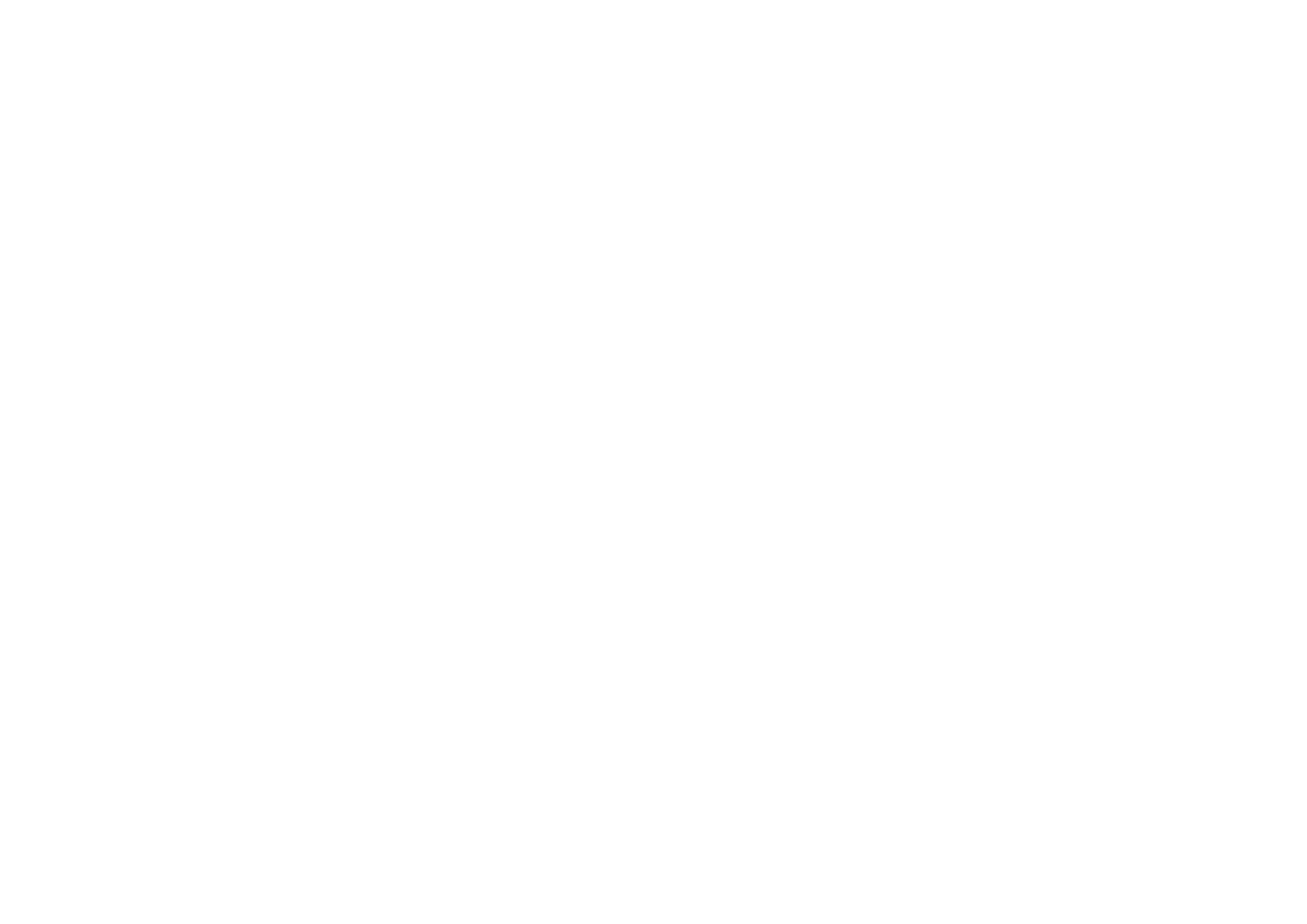

**Australian Government** 

**Australian Institute of Health and Welfare** 

> INJURY RESEARCH AND STATISTICS SERIES Number 109

# **Hospitalised farm injury, Australia**

**2010–11 to 2014–15**

Australian Institute of Health and Welfare Canberra Cat. no. INJCAT 189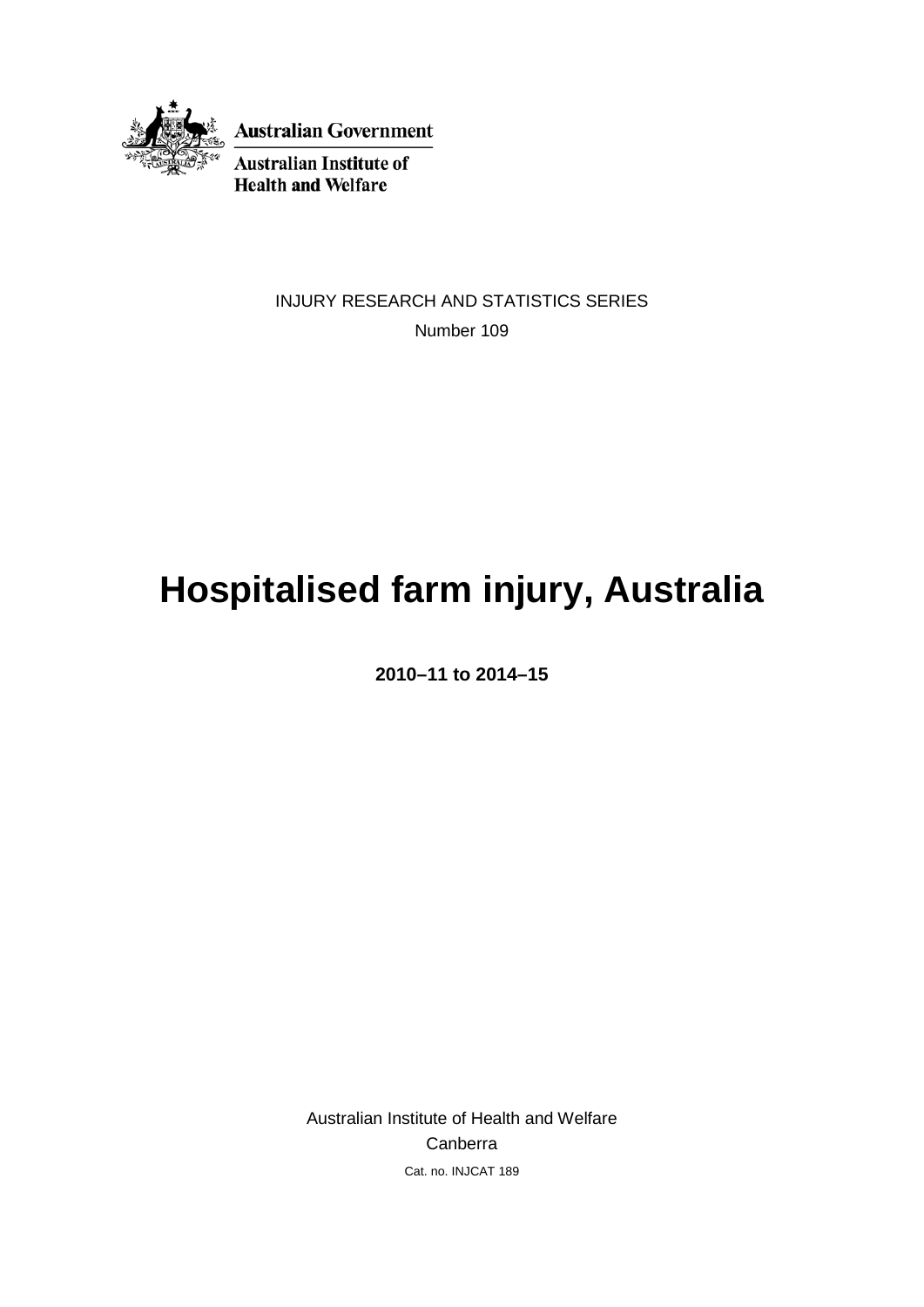**The Australian Institute of Health and Welfare is a major national agency whose purpose is to create authoritative and accessible information and statistics that inform decisions and improve the health and welfare of all Australians.**

© Australian Institute of Health and Welfare and Flinders University 2018



This product, excluding the AIHW logo, Commonwealth Coat of Arms and any material owned by a third party or protected by a trademark, has been released under a Creative Commons BY 3.0 (CC-BY 3.0) licence. Excluded material owned by third parties may include, for example, design and layout, images obtained under licence from third parties and signatures. We have made all reasonable efforts to identify and label material owned by third parties.

You may distribute, remix and build upon this work. However, you must attribute the AIHW and Flinders University as the copyright holders of the work in compliance with our attribution policy available at <www.aihw.gov.au/copyright/>. The full terms and conditions of this licence are available at <http://creativecommons.org/licenses/by/3.0/au/>.

This publication is part of the Australian Institute of Health and Welfare's Injury research and statistics series. A complete list of the Institute's publications is available from the Institute's website <www.aihw.gov.au>.

ISSN 2205-510X (PDF) ISSN 1444-3791 (Print) ISBN 978-1-76054-296-2 (PDF) ISBN 978-1-76054-297-9 (Print)

#### **Suggested citation**

AIHW: Henley G & Harrison JE 2018. Hospitalised farm injury, Australia, 2010–11 to 2014–15. Injury research and statistics series no. 109. Cat. no. INJCAT 189. Canberra: AIHW.

#### **Australian Institute of Health and Welfare**

Board Chair **Director** Director Mrs Louise Markus **Mrs** Annual Mr Barry Sandison

Any enquiries relating to copyright or comments on this publication should be directed to: Australian Institute of Health and Welfare GPO Box 570 Canberra ACT 2601 Tel: (02) 6244 1000 Email: info@aihw.gov.au

Published by the Australian Institute of Health and Welfare

This publication is printed in accordance with ISO 14001 (Environmental Management Systems) and ISO 9001 (Quality Management Systems). The paper is sourced from sustainably managed certified forests.



**Please note that there is the potential for minor revisions of data in this report. Please check the online version at <www.aihw.gov.au> for any amendments.**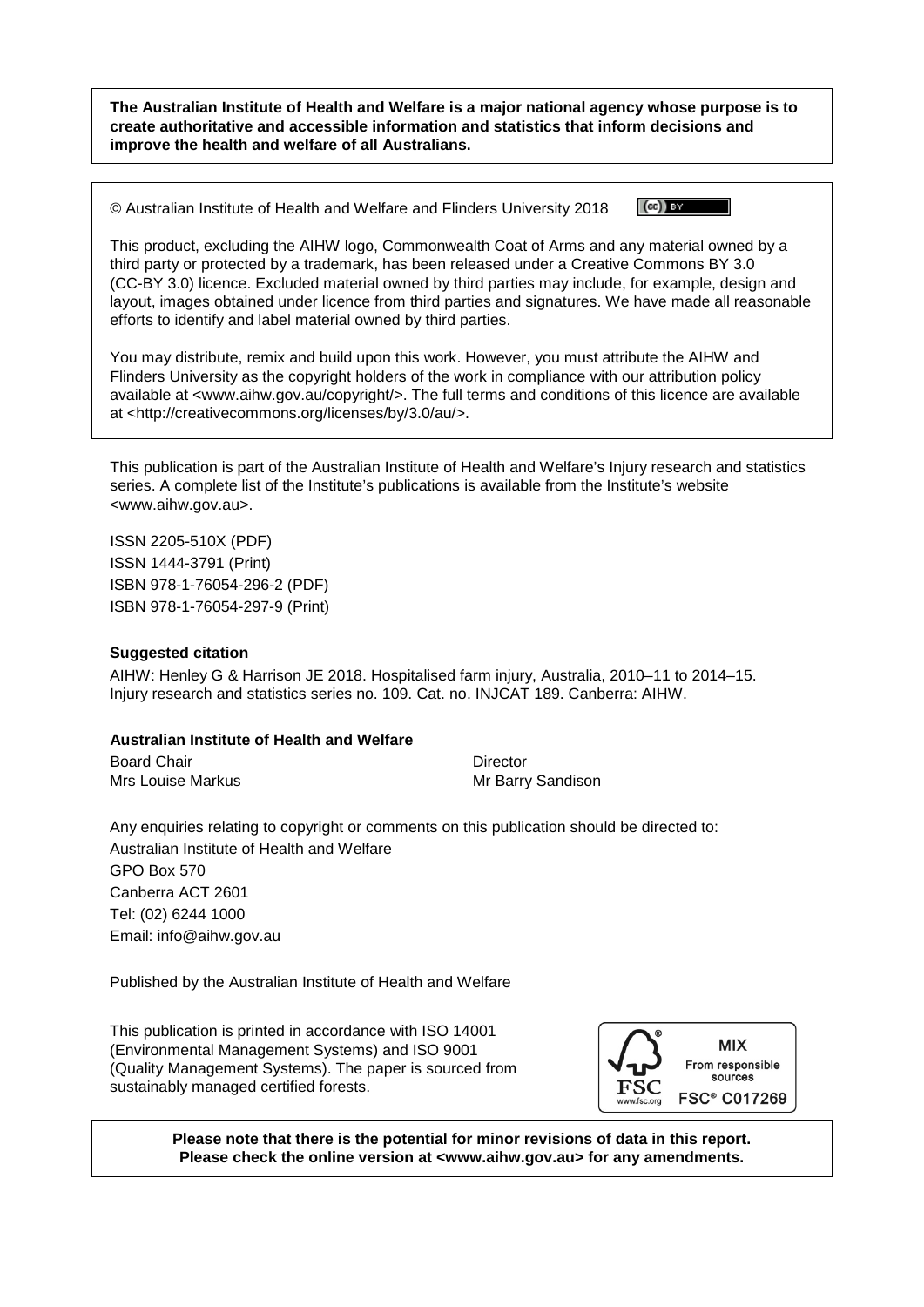# **Contents**

| 1            |                                                                           |  |
|--------------|---------------------------------------------------------------------------|--|
|              |                                                                           |  |
| $\mathbf{2}$ |                                                                           |  |
|              |                                                                           |  |
|              |                                                                           |  |
|              |                                                                           |  |
|              |                                                                           |  |
|              |                                                                           |  |
|              |                                                                           |  |
| 3            |                                                                           |  |
|              |                                                                           |  |
|              |                                                                           |  |
|              |                                                                           |  |
|              |                                                                           |  |
| 4            |                                                                           |  |
|              |                                                                           |  |
|              |                                                                           |  |
| 5            |                                                                           |  |
|              |                                                                           |  |
|              |                                                                           |  |
|              |                                                                           |  |
|              |                                                                           |  |
|              | Appendix B: Other hospitalised injury cases that might be farm-related 23 |  |
|              |                                                                           |  |
|              |                                                                           |  |
|              |                                                                           |  |
|              |                                                                           |  |
|              |                                                                           |  |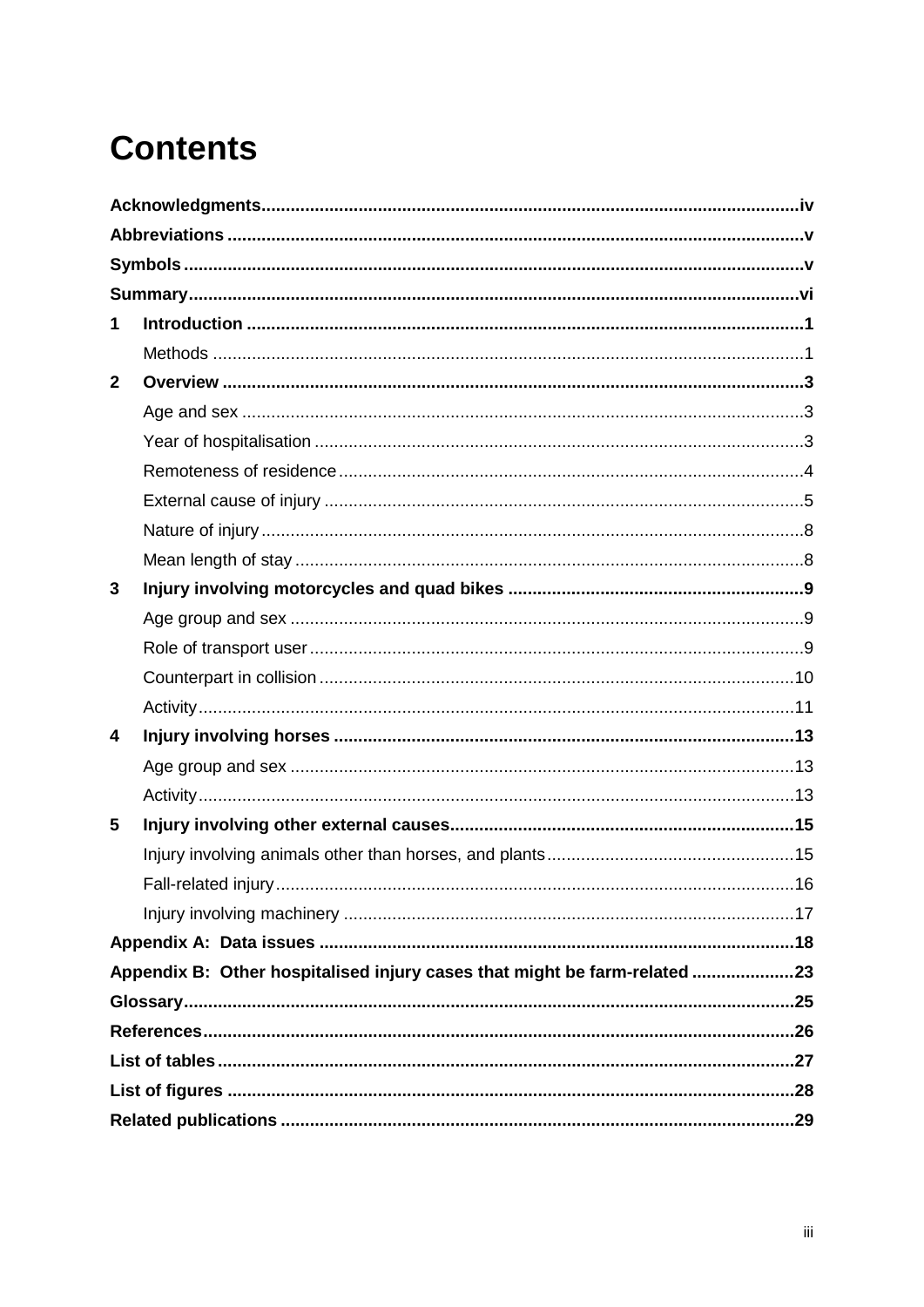# <span id="page-5-0"></span>**Acknowledgments**

The Australian Institute of Health and Welfare (AIHW) acknowledges the financial and project support for this publication provided by the Department of Health. This report was produced by the AIHW National Injury Surveillance Unit (NISU) at Flinders University with assistance from Stacey Avefua.

Members of the AIHW National Injury Surveillance Unit Advisory Committee provided valuable comments.

The team at NISU would like to thank AIHW staff from the Hospitals, Resourcing and Classifications Group for peer reviewing the manuscript.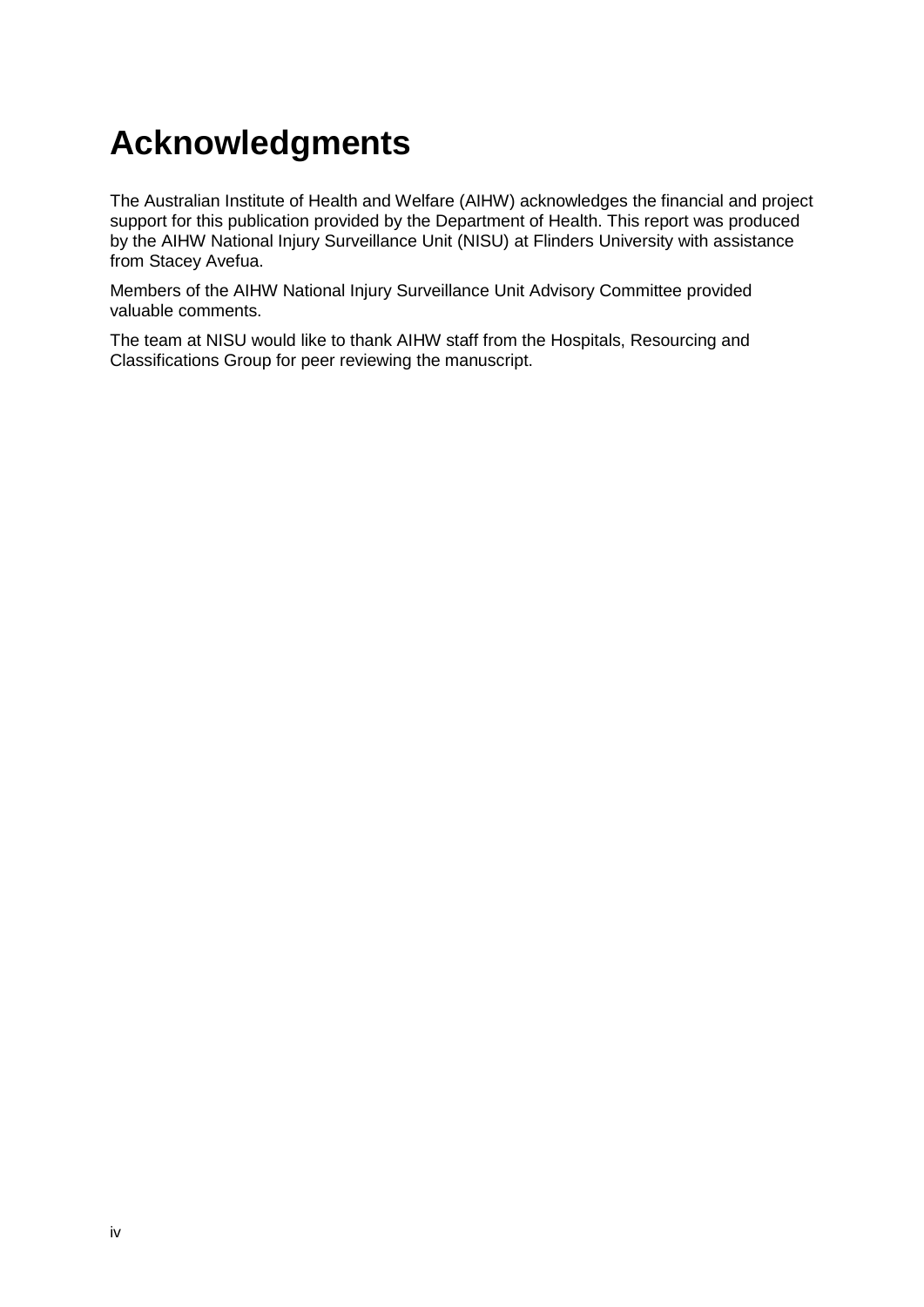# <span id="page-6-0"></span>**Abbreviations**

| <b>ABS</b>    | <b>Australian Bureau of Statistics</b>                                                                                      |
|---------------|-----------------------------------------------------------------------------------------------------------------------------|
| AIHW          | Australian Institute of Health and Welfare                                                                                  |
| ARIA          | Accessibility/Remoteness Index of Australia                                                                                 |
| <b>ASGC</b>   | Australian Standard Geographical Classification                                                                             |
| <b>ASGS</b>   | Australian Statistical Geography Standard                                                                                   |
| ICD-10-AM     | International Statistical Classification of Diseases and Related Health Problems,<br>10th revision, Australian Modification |
| <b>METeOR</b> | Metadata Online Registry                                                                                                    |
| <b>MLOS</b>   | mean length of stay                                                                                                         |
| <b>NCCH</b>   | National Centre for Classification in Health                                                                                |
| <b>NHMD</b>   | National Hospital Morbidity Database                                                                                        |
| <b>NISU</b>   | National Injury Surveillance Unit                                                                                           |
| <b>NMDS</b>   | National minimum data set                                                                                                   |
| <b>SLA</b>    | <b>Statistical Local Area</b>                                                                                               |

# <span id="page-6-1"></span>**Symbols**

.. **not applicable**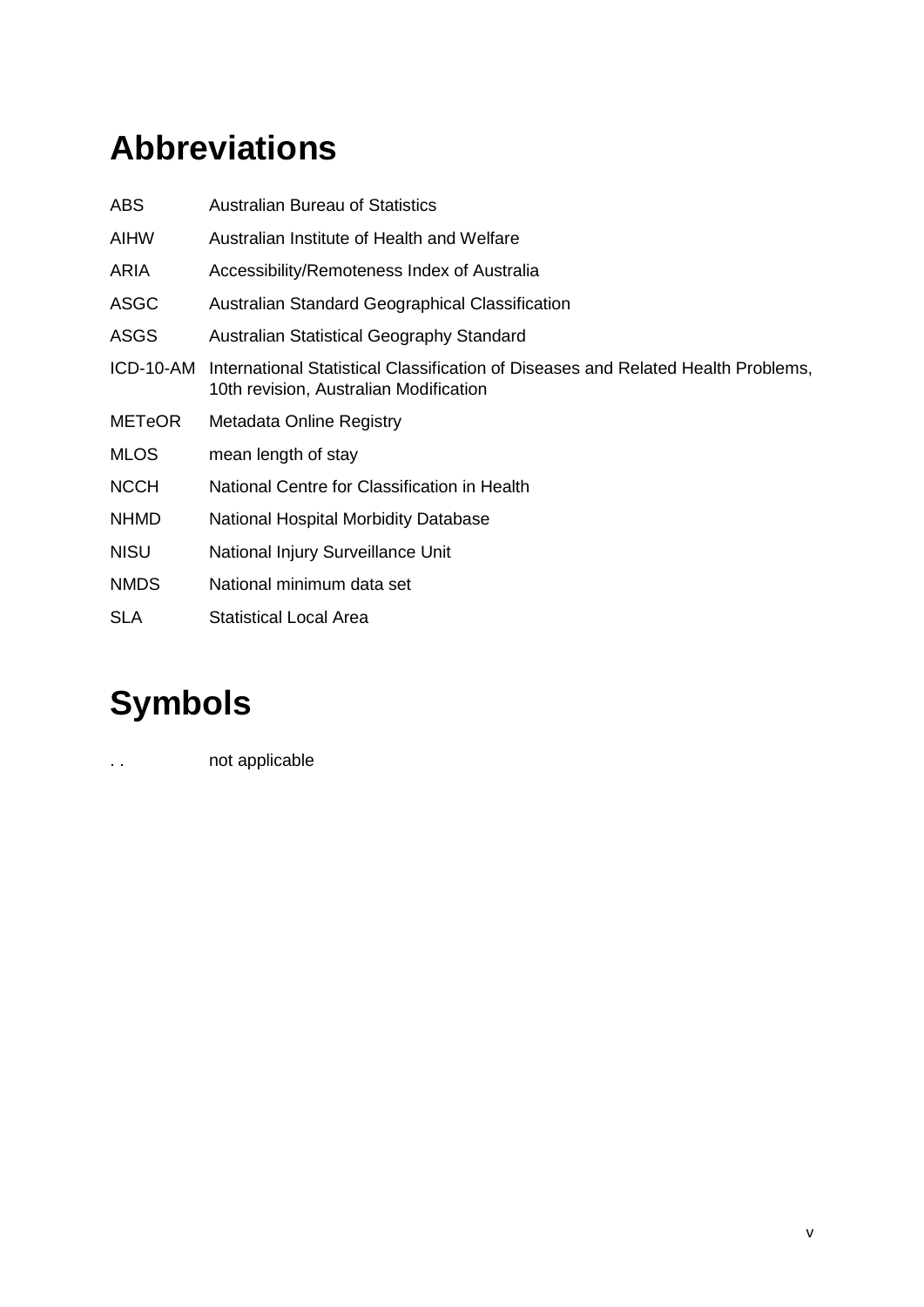# <span id="page-7-0"></span>**Summary**

### **Overview**

Almost 22,000 people were hospitalised in the period from 2010–11 to 2014–15 as a result of injury which occurred on a farm; over three-quarters (77%) of them were males. The number of hospitalisations was highest in the 20–24 year age group for both males and females. Just over 9% (2,006) of those hospitalised due to farm-related injury were children aged 0–14.

Just over 71% (15,693) of people hospitalised as a result of farm-related injuries lived in *Inner regional* or *Outer regional* remoteness zones.

### **Children aged 0–14**

Injuries involving motorcycles and quad bikes were prominent in children aged 0–14, accounting for nearly 42% (836) of farm-related hospitalisations in this age group. Boys accounted for over 87% of hospitalisations involving motorcycles and 66% of hospitalisations involving quad bikes. Around four-fifths of injuries involving motorcycles were sustained by the rider, while for quad bikes, 69% of injuries were sustained by the driver.

Injuries involving horses were also common in children aged 0–14, resulting in 16% (321) of hospitalisations in this age group. Girls comprised almost 80% of those injured while riding a horse and 57% of those injured as a result of being bitten or crushed by a horse.

Other mechanisms of injury leading to hospitalisation in this age group involved other forms of transport (8%), contact with other animals and plants (7%), fall-related injury (7%) and contact with machinery (6%).

### **People aged 15 and over**

Injuries involving motorcycles and quad bikes were also prominent among people aged 15 and older, accounting for 21% (4,202) of hospitalisations in this age group. Males accounted for over 90% of hospitalisations involving motorcycles and 80% of hospitalisations involving quad bikes. Around four-fifths of injuries involving motorcycles were sustained by the rider, while for quad bikes, almost 90% of injuries were sustained by the driver.

Other common mechanisms of injury leading to hospitalisation in people aged 15 and over involved horses (12%), contact with other animals and plants (15%), contact with machinery (13%) and fall-related injury (10%).

For males hospitalised as a result of a farm-related injury, almost 51% were working for income and a further 9% were engaged in other types of work at the time the injury was sustained. The equivalent percentages for females were 33% and 10%, respectively. These figures may be an underestimate of the true number of people who were working for income due to the significant proportion of cases (33%) for which activity at the time of injury was not specified.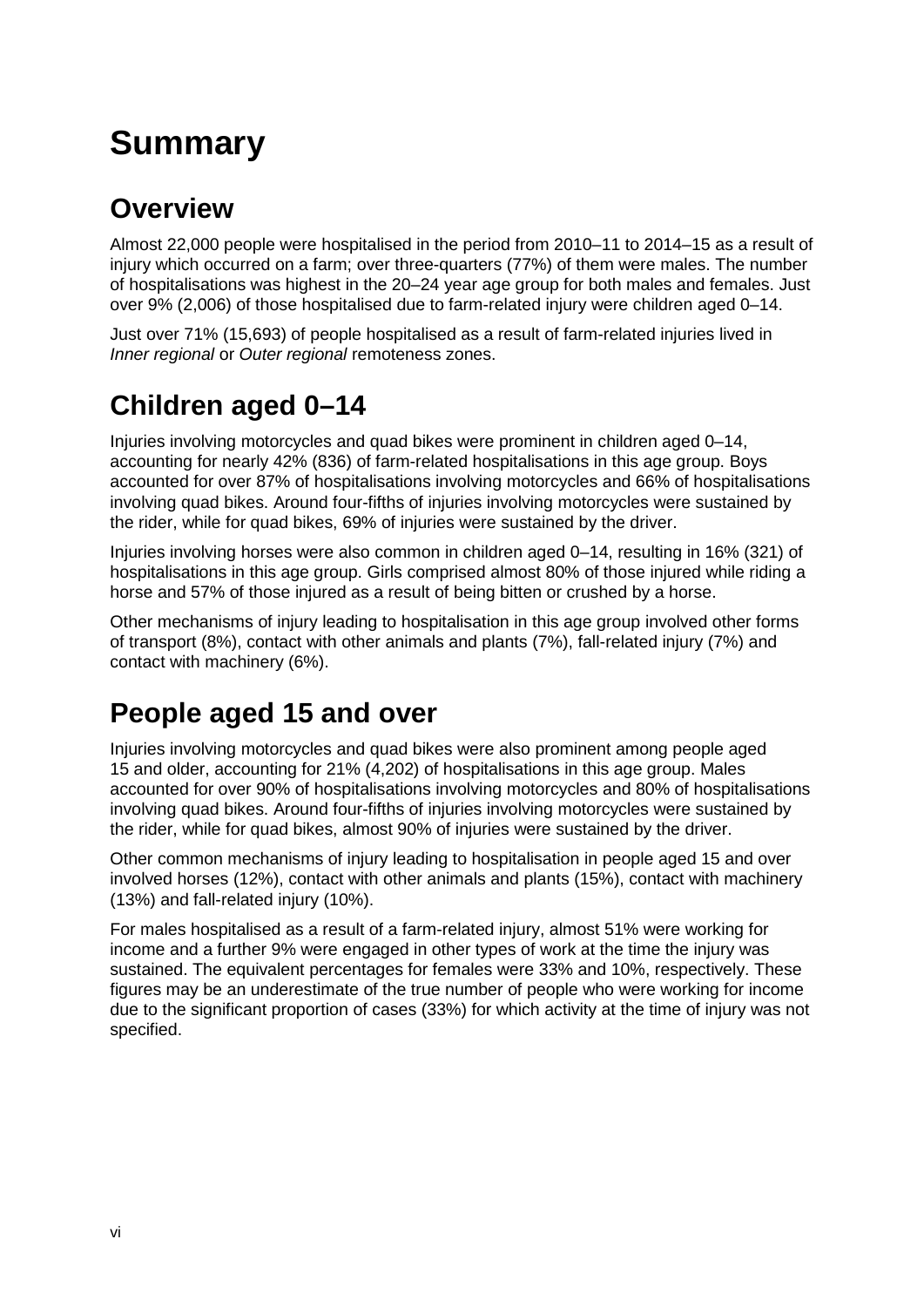# <span id="page-8-0"></span>**1 Introduction**

Life on a farm can present a range of hazards for farm workers and their families. Hazards include exposure to vehicles such as off-road motorcycles, all-terrain vehicles such as quad bikes, and agricultural vehicles such as tractors and harvesters. Even standard vehicles can pose greater risks to their occupants when used on unsealed and poorly maintained roads.

Those living and working on farms are also at greater risk of contact with large farm animals, such as cattle, as well as falls from or contact with horses. Unfenced dams, ponds and rivers present a risk of drowning for children.

The purpose of this report is to provide an analysis of people hospitalised in the period from 2010–11 to 2014–15 as a result of an injury sustained in a farm setting. A period of this duration was chosen because of the relatively small numbers of cases in some age groups. The report provides several comparisons between children aged 0–14 and those aged 15 and over as a basis for differentiating between those considered too young to be working for an income and those who are of working age.

Two types of cases were prominent in both age groups. They are injuries involving motorcycles and quad bikes, and injuries involving horses. In addition to focusing on these 2 types of cases, information on other causes of injury among the 2 age groups is presented.

This report includes the farm injury cases that ended with death in hospital. It does not provide a general analysis of farm-related fatalities, which would include both in-hospital deaths and deaths that did not occur in hospital.

Reports on farm-related fatalities and injuries are also available from the Australian Centre for Agricultural Health and Safety located within the University of Sydney [<http://sydney.edu.au/medicine/aghealth/publications/reports.php>](http://sydney.edu.au/medicine/aghealth/publications/reports.php). These reports generally provide a brief snapshot of farm-related injury in Australia rather than detailed information as presented in this report.

### <span id="page-8-1"></span>**Methods**

Cases were included in this report based on the following selection criteria:

- admitted patient episodes for an Australian hospital that ended in the period 1 July 2010 to 30 June 2015
- principal diagnosis is any code from ICD-10-AM Chapter XIX *Injury, poisoning and certain other consequences of external causes* in the range S00–T75, T79
- any reported place of occurrence code from Chapter XX *External causes of morbidity and mortality* of ICD-10-AM is Y92.7 *Farm*
- mode of admission field has any value except the one indicating that transfer from another acute-care hospital had occurred. (These records are omitted from case counts to reduce multiple counting.)

Of all cases eligible to be assigned a *Place of occurrence* code, 40% were coded to *Unspecified place*. Some of these cases might have occurred on a farm, and so cases here are likely to be an underestimate. The *Place of occurrence* category *Farm* includes farm buildings but excludes farmhouses. Appendix B provides an overview of cases where the *Place of occurrence* does not indicate that the injury occurred on a farm, but where the external cause of injury suggests the likelihood that the injury occurred in a farm setting.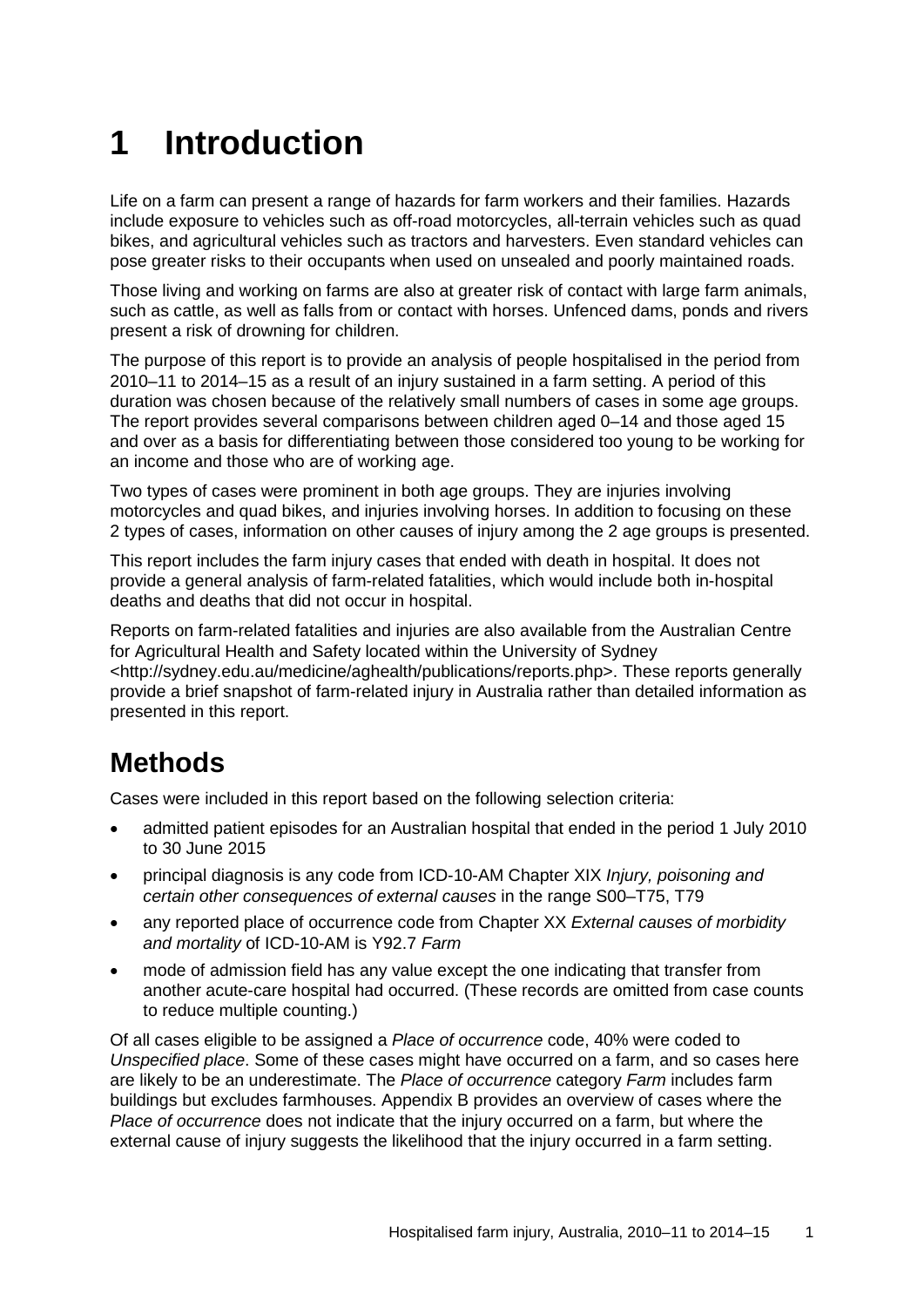Rates were not calculated in this report as selection of a suitable population denominator was problematic. The Australian Bureau of Statistics (ABS) reported that in 2011, there were 93,300 farming families in Australia (ABS 2012). Almost half (48%) of these comprised a couple living by themselves, while for those families living with children, the average family size was 4 people. However, this information was insufficient to calculate meaningful rates using farming populations as a denominator. In addition to this, an unknown number of people visit farms and thereby experience some level of exposure to risks associated with such an environment.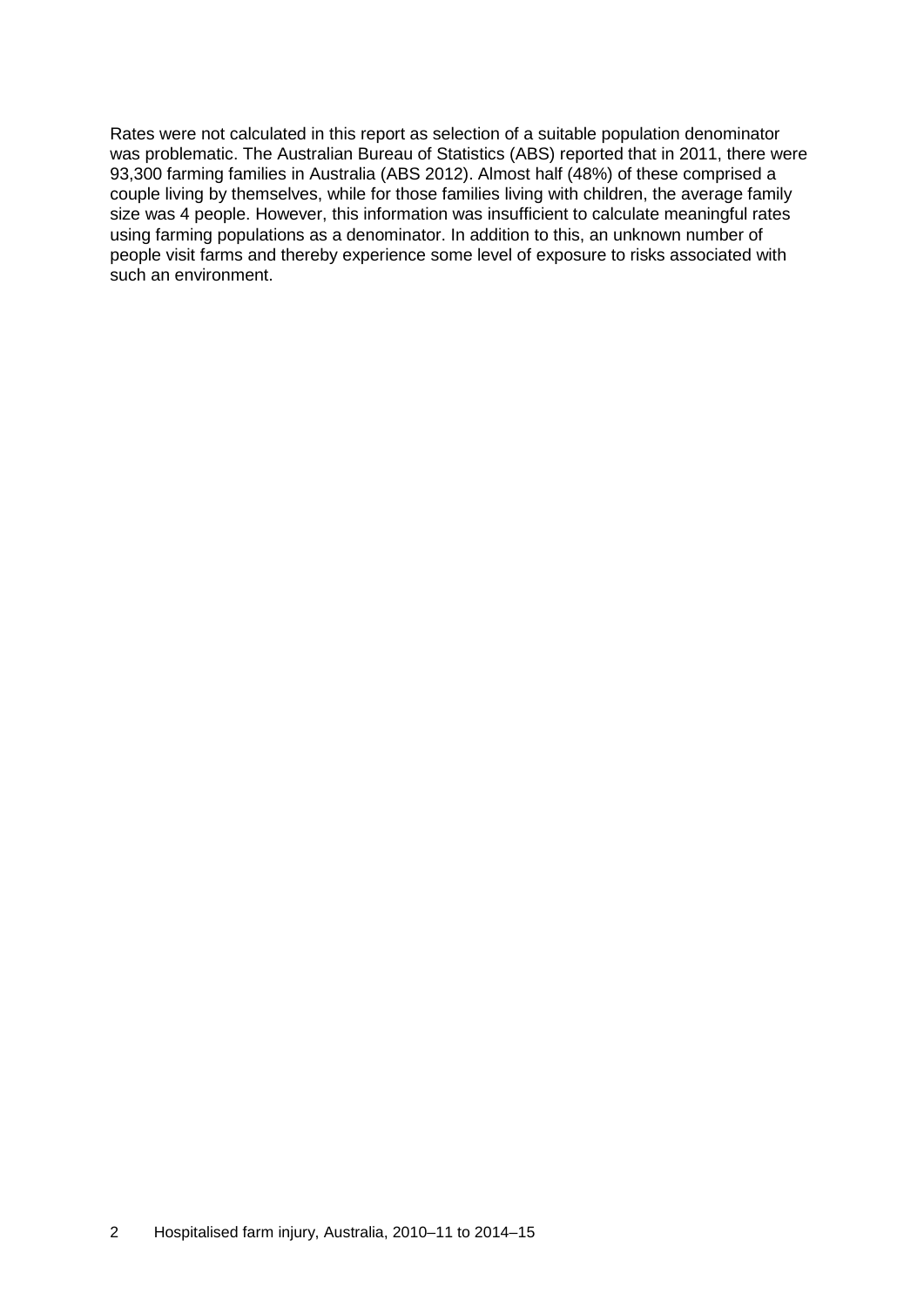# <span id="page-10-0"></span>**2 Overview**

This chapter provides an overview of the almost 22,000 people who were hospitalised in the period from 2010–11 to 2014–15 as a result of injury which occurred on a farm.

### <span id="page-10-1"></span>**Age and sex**

Just over three-quarters (77%) of people hospitalised as a result of farm-related injuries were males (Figure 2.1). Hospitalisations for males were higher than for females across all age groups. The number of hospitalisations was highest in the 20–24 year age group for both males and females. Fifty-six hospitalisations ended in death while in hospital, nearly all in people aged 15 and older.



### <span id="page-10-4"></span><span id="page-10-2"></span>**Year of hospitalisation**

The number of males hospitalised as a result of farm-related injuries rose from 3,092 in 2010–11 to 3,451 in 2011–12 and remained relatively steady to 2014–15 (Table 2.1). The number of hospitalisations for females fluctuated to some degree, but showed no apparent trend over time.

<span id="page-10-3"></span>

| Table 2.1: Hospitalised farm injury by year of hospitalisation and sex, |
|-------------------------------------------------------------------------|
| Australia, 2010-11 to 2014-15                                           |

| Year of hospitalisation | <b>Males</b> | <b>Females</b> | <b>Persons</b> |
|-------------------------|--------------|----------------|----------------|
| $2010 - 11$             | 3,092        | 961            | 4,053          |
| $2011 - 12$             | 3,451        | 1,020          | 4,471          |
| $2012 - 13$             | 3,402        | 953            | 4,355          |
| $2013 - 14$             | 3,493        | 1,087          | 4,580          |
| $2014 - 15$             | 3,465        | 1,075          | 4,540          |
| <b>Total</b>            | 16,903       | 5,096          | 21,999         |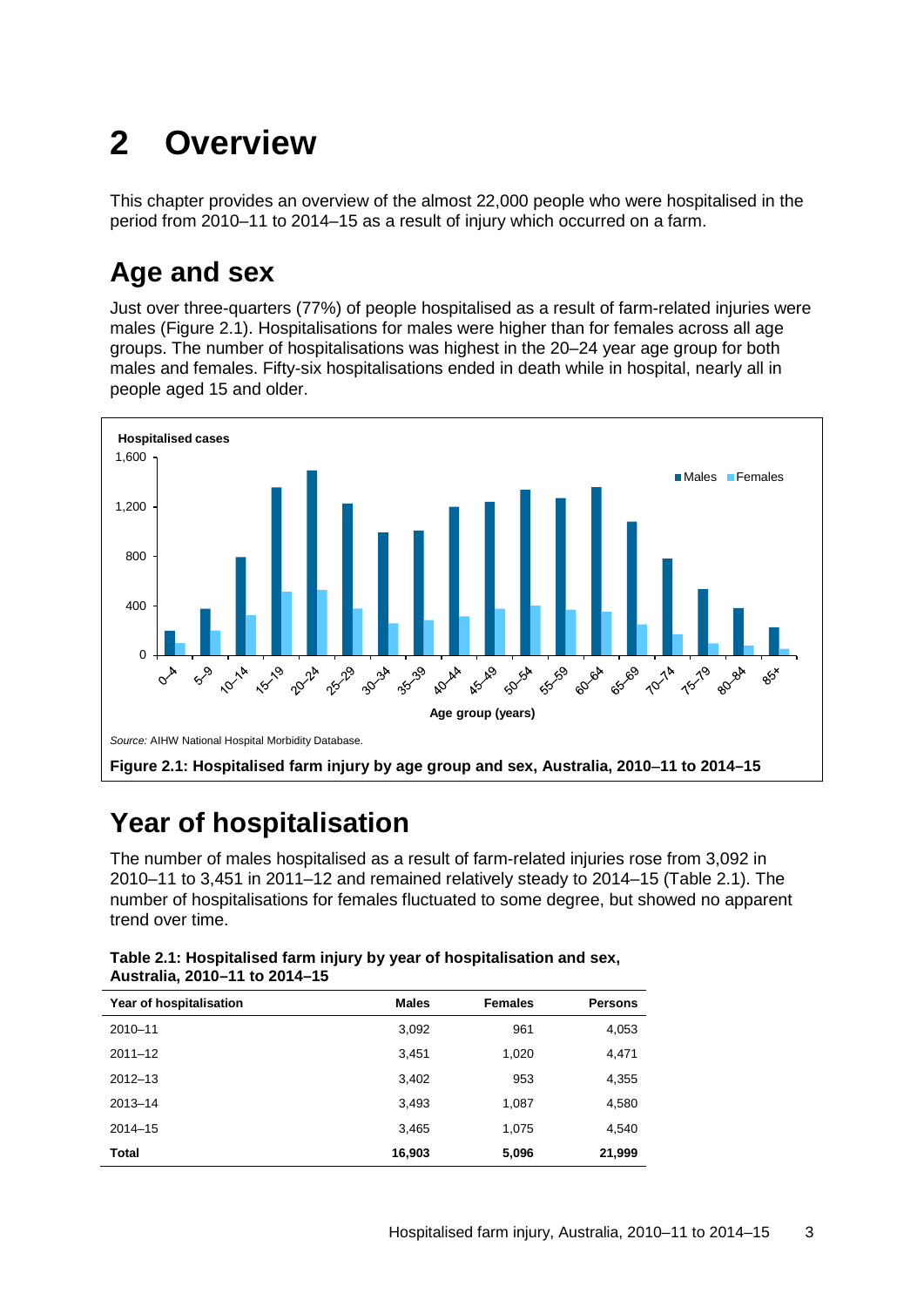### <span id="page-11-0"></span>**Remoteness of residence**

Just over 71% (15,693) of people hospitalised as a result of farm-related injuries resided in *Inner regional* or *Outer regional* remoteness zones (Table 2.2). The distribution of hospitalisations across remoteness zones was similar for both males and females.

| Remoteness zone of residence <sup>(a)</sup> | <b>Males</b> | <b>Females</b> | <b>Persons</b> | % Persons |
|---------------------------------------------|--------------|----------------|----------------|-----------|
| Major cities                                | 2,002        | 769            | 2.771          | 12.6      |
| Inner regional                              | 6,353        | 1.914          | 8,267          | 37.6      |
| Outer regional                              | 5,819        | 1,607          | 7.426          | 33.8      |
| Remote                                      | 1,255        | 350            | 1,605          | 7.3       |
| Very remote                                 | 1,158        | 316            | 1.474          | 6.7       |
| Not reported                                | 316          | 140            | 456            | 2.1       |
| Total                                       | 16,903       | 5,096          | 21,999         | 100       |

<span id="page-11-1"></span>**Table 2.2: Hospitalised farm injury by remoteness zone of residence and sex, Australia, 2010–11 to 2014–15**

(a) Counts for 2010–11 to 2011–12 are ASGC-based while counts for 2012–13 to 2014–15 are ASGS-based.

Although over 70% of Australians reside in *Major cities,* only 1 in 8 people hospitalised as a result of farm-related injuries were residents of this remoteness zone (Table 2.3). In contrast, residents of *Inner* and *Outer* regional remoteness zones were responsible for 7 out of 10 hospitalisations, despite only around one-quarter (27%) of Australians residing in these 2 remoteness zones.

|                        | Percentage of population |                |                 |              |                |                | Percentage of farm injuries |  |
|------------------------|--------------------------|----------------|-----------------|--------------|----------------|----------------|-----------------------------|--|
| <b>Remoteness zone</b> | <b>Males</b>             | <b>Females</b> | <b>Persons</b>  | <b>Males</b> | <b>Females</b> | <b>Persons</b> |                             |  |
| Major cities           | 70.1                     | 70.8           | 70.5            | 11.8         | 15.1           | 12.6           |                             |  |
| Inner regional         | 18.3                     | 18.3           | 18.3            | 37.6         | 37.6           | 37.6           |                             |  |
| Outer regional         | 9.1                      | 8.8            | 9.0             | 34.4         | 31.5           | 33.8           |                             |  |
| Remote                 | 1.5                      | 1.3            | 1.4             | 7.4          | 6.9            | 7.3            |                             |  |
| Very remote            | 1.0                      | 0.8            | 0.9             | 6.9          | 6.2            | 6.7            |                             |  |
| Not reported           | $\cdot$ .                | $\cdot$ .      | $\cdot$ $\cdot$ | 1.9          | 2.7            | 2.1            |                             |  |
| <b>Total</b>           | 100                      | 100            | 100             | 100          | 100            | 100            |                             |  |

<span id="page-11-2"></span>**Table 2.3: Percentage of population and percentage of hospitalised farm injury by remoteness zone of residence and sex, Australia, 2010–11 to 2014–15**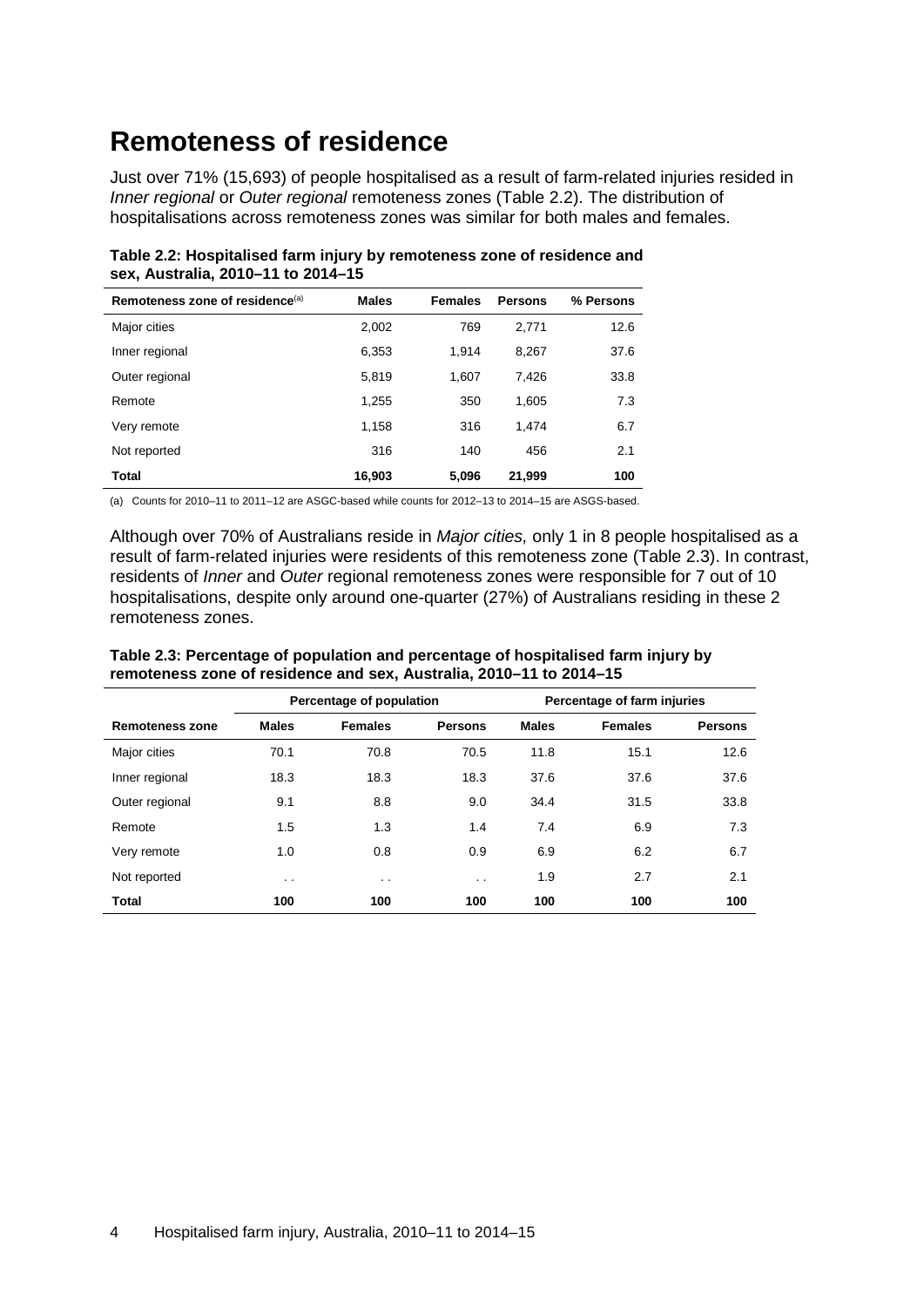### <span id="page-12-0"></span>**External cause of injury**

The following section provides separate analyses on external causes of injury for children aged 0–14, who comprised 9% (2,006) of farm-related hospitalisations, and people aged 15 and over, who comprised the remaining 91% (19,993) of such hospitalisations. As indicated previously, these 2 age groups were selected on the basis of differentiating between those considered too young to be working for an income and those of working age.

#### **Children aged 0–14**

Table 2.4 provides a comprehensive list of external causes leading to hospitalisation as a result of injuries sustained in a farm setting for children aged 0–14. Almost 42% of hospitalisations involved motorcycles or quad bikes, while a further 16% involved horses.

The proportions of hospitalisations for a number of external causes differed markedly by gender.

For males, injuries involving motorcycles and quad bikes were a prominent cause of injury, accounting for close to half of all hospitalisations. The remaining hospitalisations were spread relatively evenly among other external cause groups with injuries involving *Other transport* accounting for almost 9% of hospitalisations, while *Other animals and plants*, *Falls* and *Machinery* each accounted for close to 7% of hospitalisations.

For females, injuries involving motorcycles and quad bikes (23%) and horses (37%) were the most prominent causes of injury leading to hospitalisation. The remaining hospitalisations were spread relatively evenly among other external cause groups with injuries involving *Falls* accounting for 8% of hospitalisations, while injuries involving *Other transport* and *Other animals and plants* each accounted for close to 7% of hospitalisations.

More detailed analyses of injury involving motorcycles and quad bikes and injury involving horses are provided in Chapters 3 and 4, respectively.

|                                                        | <b>Males</b> |      | <b>Females</b> |               | <b>Persons</b> |      |
|--------------------------------------------------------|--------------|------|----------------|---------------|----------------|------|
| <b>External cause group</b>                            | Count        | %    | Count          | $\frac{9}{6}$ | Count          | %    |
| Motorcycles and quad bikes                             | 694          | 50.4 | 142            | 22.5          | 836            | 41.7 |
| Other transport crashes                                | 118          | 8.6  | 44             | 7.0           | 162            | 8.1  |
| Car occupant                                           | 40           | 2.9  | 24             | 3.8           | 64             | 3.2  |
| Pedal cyclist                                          | 19           | 1.4  | $\overline{4}$ | 0.6           | 23             | 1.1  |
| Pedestrian                                             | 19           | 1.4  | 3              | 0.5           | 22             | 1.1  |
| Occupant of other and unspecified<br>transport vehicle | 40           | 2.9  | 13             | 2.1           | 53             | 2.6  |
| Horses                                                 | 87           | 6.3  | 234            | 37.1          | 321            | 16.0 |
|                                                        |              |      |                |               |                |      |

#### <span id="page-12-1"></span>**Table 2.4: Hospitalised farm injury by external cause group for children aged 0–14, Australia, 2010–11 to 2014–15**

*(continued)*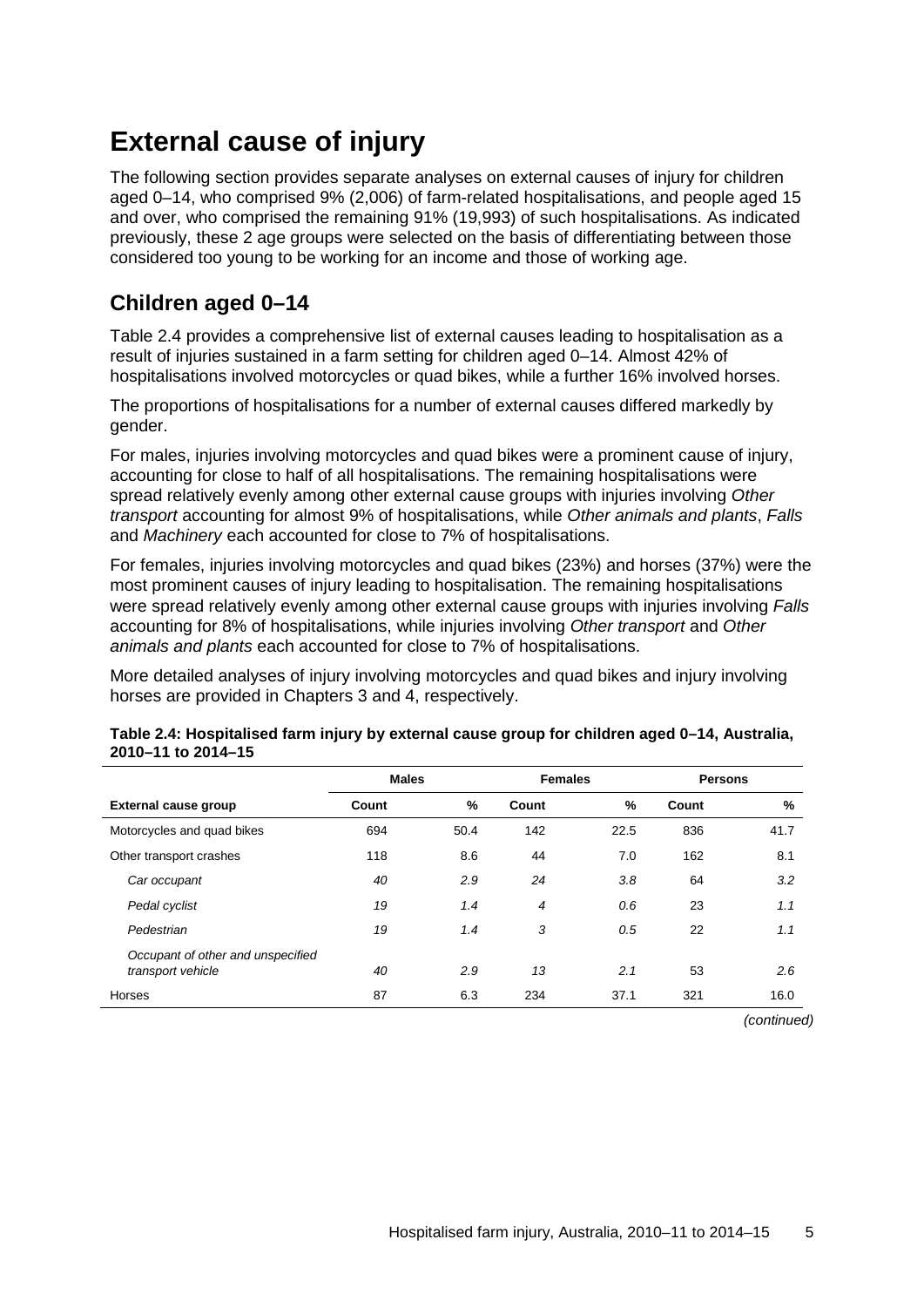|                                                                            | <b>Males</b> |      | <b>Females</b> |      | <b>Persons</b> |      |  |
|----------------------------------------------------------------------------|--------------|------|----------------|------|----------------|------|--|
| <b>External cause group</b>                                                | Count        | $\%$ | Count          | %    | Count          | $\%$ |  |
| Other animals and plants                                                   | 99           | 7.2  | 46             | 7.3  | 145            | 7.2  |  |
| Bitten by dog                                                              | 18           | 1.3  | 8              | 1.3  | 26             | 1.3  |  |
| Bitten or struck by cattle                                                 | 20           | 1.5  | 5              | 0.8  | 25             | 1.2  |  |
| Bitten or crushed by snake,<br>unknown whether venomous or<br>non-venomous | 21           | 1.5  | 19             | 3.0  | 40             | 2.0  |  |
| Contact with venomous snake                                                | 13           | 0.9  | $\overline{7}$ | 1.1  | 20             | 1.0  |  |
| Contact with other and unspecified<br>animals and plants                   | 27           | 2.0  | $\overline{7}$ | 1.1  | 35             | 1.7  |  |
| Falls                                                                      | 96           | 7.0  | 51             | 8.1  | 147            | 7.3  |  |
| From, out of or through building or<br>structure                           | 18           | 1.3  | 6              | 1.0  | 24             | 1.2  |  |
| Other fall from one level to another                                       | 37           | 2.7  | 62             | 9.8  | 99             | 4.9  |  |
| Other specified fall on same level                                         | 35           | 2.5  | 54             | 8.6  | 89             | 4.4  |  |
| Unspecified fall                                                           | 6            | 0.4  | $\overline{7}$ | 1.1  | 13             | 0.6  |  |
| Machinery <sup>(a)</sup>                                                   | 97           | 7.0  | 28             | 4.4  | 125            | 6.2  |  |
| Occupant of special agricultural<br>vehicle                                | 38           | 2.8  | 17             | 2.7  | 55             | 2.7  |  |
| Contact with agricultural<br>machinery                                     | 35           | 2.5  | 6              | 1.0  | 41             | 2.0  |  |
| Contact with other and unspecified<br>machinery                            | 24           | 1.7  | 5              | 0.8  | 29             | 1.4  |  |
| Drowning                                                                   | 9            | 0.7  | 4              | 0.6  | 13             | 0.6  |  |
| Thermal                                                                    | 33           | 2.4  | 15             | 2.4  | 48             | 2.4  |  |
| Exposure to smoke, fire and<br>flames                                      | 24           | 1.7  | $\overline{7}$ | 1.1  | 31             | 1.5  |  |
| Contact with heat and hot<br>substances                                    | 9            | 0.7  | 8              | 1.3  | 17             | 0.8  |  |
| Other external cause                                                       | 143          | 10.4 | 66             | 10.5 | 209            | 10.4 |  |
| Total                                                                      | 1.376        | 100  | 630            | 100  | 2.006          | 100  |  |

#### **Table 2.4 (continued): Hospitalised farm injury by external cause group for children aged 0–14, Australia, 2010–11 to 2014–15**

(a) Cases with ICD-10-AM external cause code of V84 *Occupant of special vehicle used mainly in agriculture injured in transport accident* have been grouped as *Machinery*. Cases involving combine harvesters, self-propelled farm machinery and tractors are included in this category.

#### **People aged 15 and over**

Table 2.5 provides a comprehensive list of external causes leading to hospitalisation as a result of injuries sustained in a farm setting for people aged 15 and over. Overall, 21% of hospitalisations involved motorcycles or quad bikes, while a further 16% involved contact with animals (excluding horses) and plants. However, as with children aged 0–14, the proportions of hospitalisations for a number of external causes differed markedly by gender.

For males, injuries involving motorcycles and quad bikes were a prominent cause of injury, accounting for close to one-quarter all hospitalisations. Other external cause groups commonly involved in injury were *Other animals and plants* and *Machinery*, both of which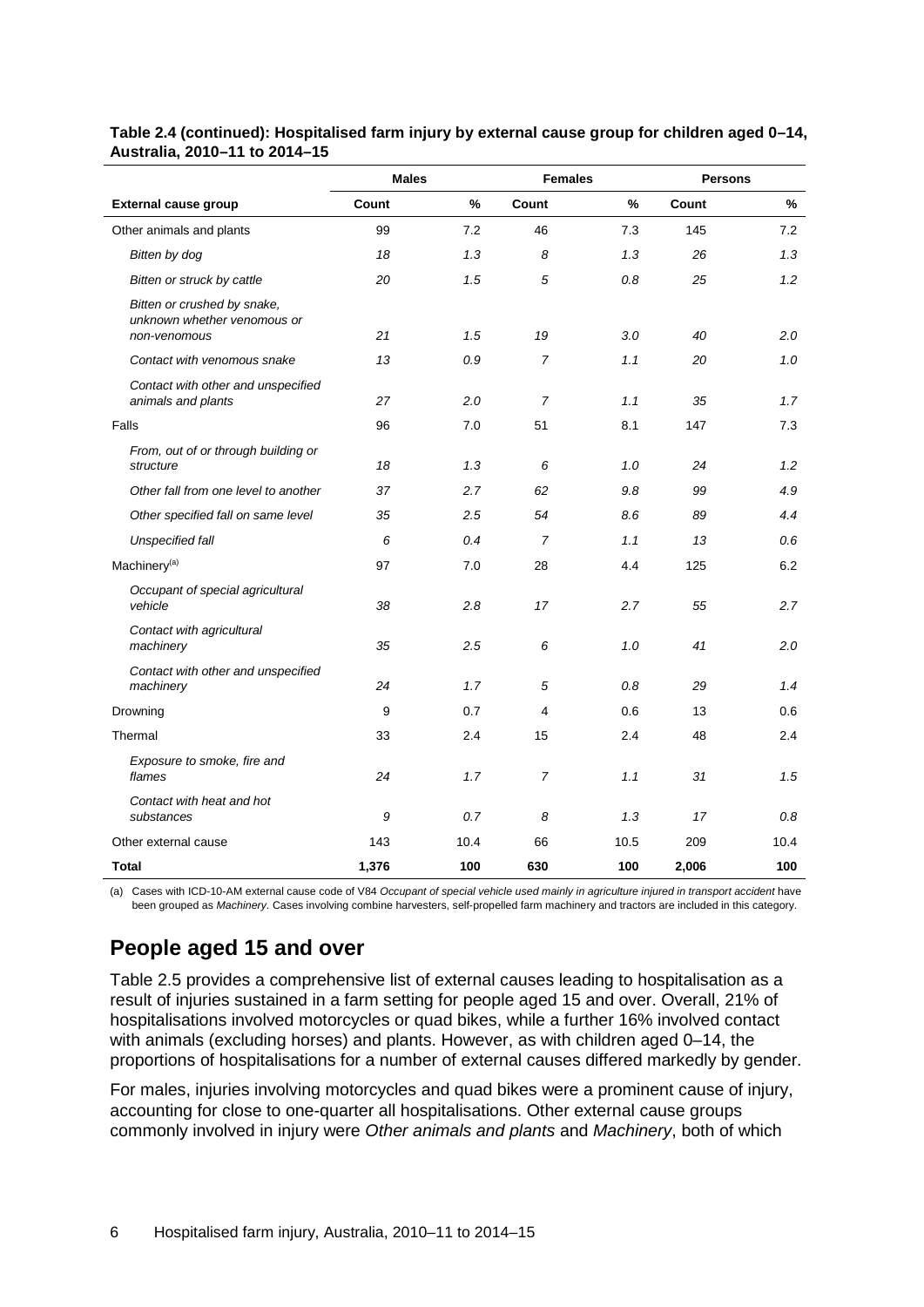accounted for close to 15% of hospitalisations, and *Falls*, which accounted for nearly 9% of hospitalisations.

For females, injuries involving motorcycles and quad bikes (12%) and horses (30%) were prominent causes of injury leading to hospitalisation. Other external cause groups commonly involved in injury were *Other animals and plants*, which accounted for close to 16% of hospitalisations, and *Falls*, which accounted for close to 15% of hospitalisations.

More detailed analyses of injury involving motorcycles and quad bikes and injury involving horses are provided in Chapters 3 and 4, respectively. Further analysis of injuries involving animals (other than horses) and plants, falls and machinery is provided in Chapter 5.

|                                                     | <b>Males</b> |      | <b>Females</b> |      | <b>Persons</b> |      |
|-----------------------------------------------------|--------------|------|----------------|------|----------------|------|
| <b>External cause group</b>                         | Count        | $\%$ | Count          | %    | Count          | $\%$ |
| Motorcycles and quad bikes                          | 3,687        | 23.7 | 515            | 11.5 | 4,202          | 21.0 |
| Other transport crashes                             | 728          | 4.7  | 193            | 4.3  | 921            | 4.6  |
| Car occupant                                        | 291          | 1.9  | 90             | 2.0  | 381            | 1.9  |
| Pedestrian                                          | 74           | 0.5  | 34             | 0.8  | 108            | 0.5  |
| Occupant of heavy transport vehicle                 | 41           | 0.3  | 9              | 0.2  | 50             | 0.3  |
| Occupant of pickup truck or van                     | 63           | 0.4  | 12             | 0.3  | 75             | 0.4  |
| Aircraft occupant                                   | 44           | 0.3  | 3              | 0.1  | 47             | 0.2  |
| Occupant of other and unspecified transport vehicle | 215          | 1.4  | 45             | 1.0  | 260            | 1.3  |
| Horses                                              | 1,005        | 6.5  | 1,331          | 29.8 | 2,336          | 11.7 |
| Other animals and plants                            | 2,399        | 15.5 | 695            | 15.6 | 3,094          | 15.5 |
| Falls                                               | 1,389        | 8.9  | 679            | 15.2 | 2,068          | 10.3 |
| Machinery <sup>(a)</sup>                            | 2,345        | 15.1 | 255            | 5.7  | 2,600          | 13.0 |
| Drowning                                            | 3            | 0.0  | 1              | 0.0  | 4              | 0.0  |
| Poisoning                                           | 180          | 1.2  | 32             | 0.7  | 212            | 1.1  |
| Thermal                                             | 312          | 2.0  | 42             | 0.9  | 354            | 1.8  |
| Exposure to smoke, fire and flames                  | 234          | 1.5  | 33             | 0.7  | 267            | 1.3  |
| Contact with heat and hot substances                | 78           | 0.5  | 9              | 0.2  | 87             | 0.4  |
| Intentional self-harm                               | 38           | 0.2  | 13             | 0.3  | 51             | 0.3  |
| Assault                                             | 34           | 0.2  | 9              | 0.2  | 43             | 0.2  |
| Other external cause                                | 3,407        | 21.9 | 701            | 15.7 | 4,108          | 20.5 |
| <b>Total</b>                                        | 15,527       | 100  | 4,466          | 100  | 19,993         | 100  |

<span id="page-14-0"></span>

| Table 2.5: Hospitalised farm injury by external cause group for people aged 15 and over, |  |
|------------------------------------------------------------------------------------------|--|
| Australia, 2010-11 to 2014-15                                                            |  |

(a) Cases with ICD-10-AM external cause code of V84 Occupant of special vehicle used mainly in agriculture injured in transport accident have been grouped as *Machinery*. Cases involving combine harvesters, self-propelled farm machinery and tractors are included in this category.

#### **Activity at time of injury**

Fifty-one per cent of males hospitalised as a result of a farm-related injury were working for income and a further 9% were engaged in other types of work at the time the injury was sustained. The equivalent percentages for females were 33% and 10%, respectively. These figures need to be treated with caution as the person's activity at the time the injury was sustained was unspecified for 31% of male and 38% of female cases of hospitalised farm injury.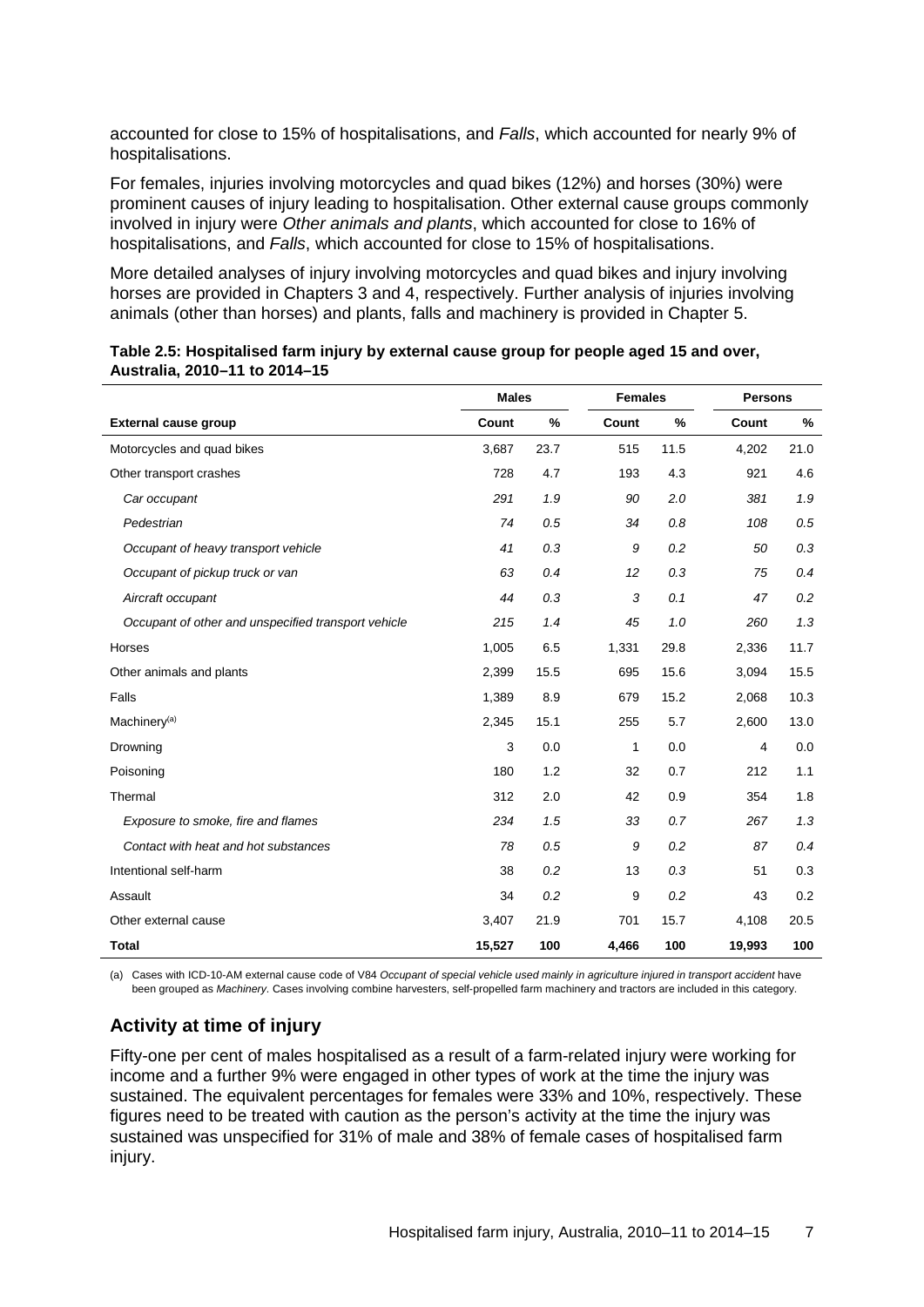### <span id="page-15-0"></span>**Nature of injury**

Fractures were the principal type of farm-related injury in close to 40% of hospitalisations in both children aged 0–14 and people aged 15 and over (Figure 2.2). Injuries involving open wounds were also common, being the principal cause of hospitalisation in 19% of children aged 0–14 and 17% of people aged 15 and over.



#### <span id="page-15-2"></span><span id="page-15-1"></span>**Mean length of stay**

The overall mean length of stay (MLOS) in hospital for children aged 0–14 was 2.7 days, while for people aged 15 and over the MLOS was 3.5 days (Figure 2.3). Injuries involving internal organs were responsible for the longest MLOS in hospital for children aged 0–14 (7.4 days) and people aged 15 and over (7.5 days). People aged 15 and over who sustained a burn injury had a MLOS of 7.5 days, while children aged 0–14 who sustained a burn injury had a MLOS of 3.2 days.

<span id="page-15-3"></span>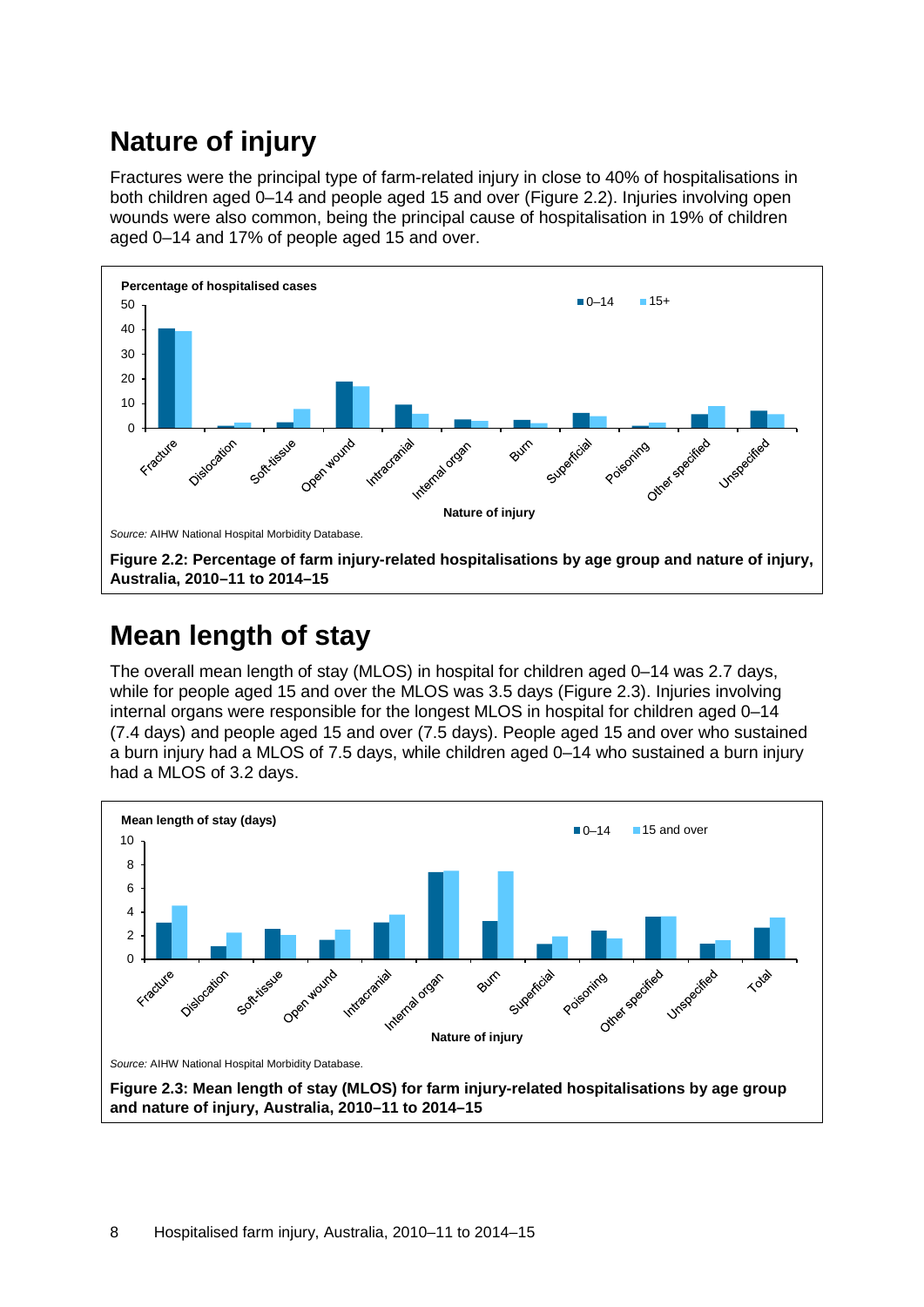# <span id="page-16-0"></span>**3 Injury involving motorcycles and quad bikes**

This chapter provides an analysis of persons hospitalised as a result of incurring an injury in a farm setting while riding on a motorcycle or being an occupant of a quad bike. Overall, there were 3,894 motorcycle-related hospitalisations and 1,144 quad bike-related hospitalisations over the period from 2010–11 to 2014–15.

### <span id="page-16-1"></span>**Age group and sex**

Injury involving motorcycles and quad bikes was a prominent cause of hospitalisation due to farm-related injury for both children aged 0–14 and people aged 15 and over.

For injuries involving motorcycles, males accounted for over 87% of all hospitalisations for children aged 0–14 and 90% of all hospitalisations for people aged 15 and over (Table 3.1).

For injuries involving quad bikes, males accounted for two-thirds (66%) of all hospitalisations for children aged 0–14 and almost 80% of all hospitalisations for people aged 15 and over.

|                          | $0 - 14$ |      |       | 15 and over   |       | All ages |  |
|--------------------------|----------|------|-------|---------------|-------|----------|--|
| Injured person's vehicle | Count    | %    | Count | $\frac{9}{6}$ | Count | %        |  |
| <b>Motorcycles</b>       |          |      |       |               |       |          |  |
| <b>Males</b>             | 586      | 87.1 | 2,907 | 90.3          | 3,493 | 89.7     |  |
| Females                  | 87       | 12.9 | 314   | 9.7           | 401   | 10.3     |  |
| Persons                  | 673      | 100  | 3,221 | 100           | 3,894 | 100      |  |
| Quad bikes               |          |      |       |               |       |          |  |
| <b>Males</b>             | 108      | 66.3 | 780   | 79.5          | 888   | 77.6     |  |
| Females                  | 55       | 33.7 | 201   | 20.5          | 256   | 22.4     |  |
| Persons                  | 163      | 100  | 981   | 100           | 1,144 | 100      |  |

<span id="page-16-3"></span>**Table 3.1: Hospitalised farm injury involving motorcycles and quad bikes by sex for children aged 0–14 and people aged 15 and older, Australia, 2010–11 to 2014–15**

### <span id="page-16-2"></span>**Role of transport user**

Around four-fifths of farm-related injuries involving motorcycles were sustained by the rider regardless of age group (Table 3.2). Injury to motorcycle passengers was relatively uncommon. In 13% of cases, the occupant type was not specified.

For quad bikes, almost 90% of injuries were sustained by the driver in people aged 15 and over. For children aged 0–14, this percentage dropped to 69%, while in 21% of cases injuries were sustained by a passenger.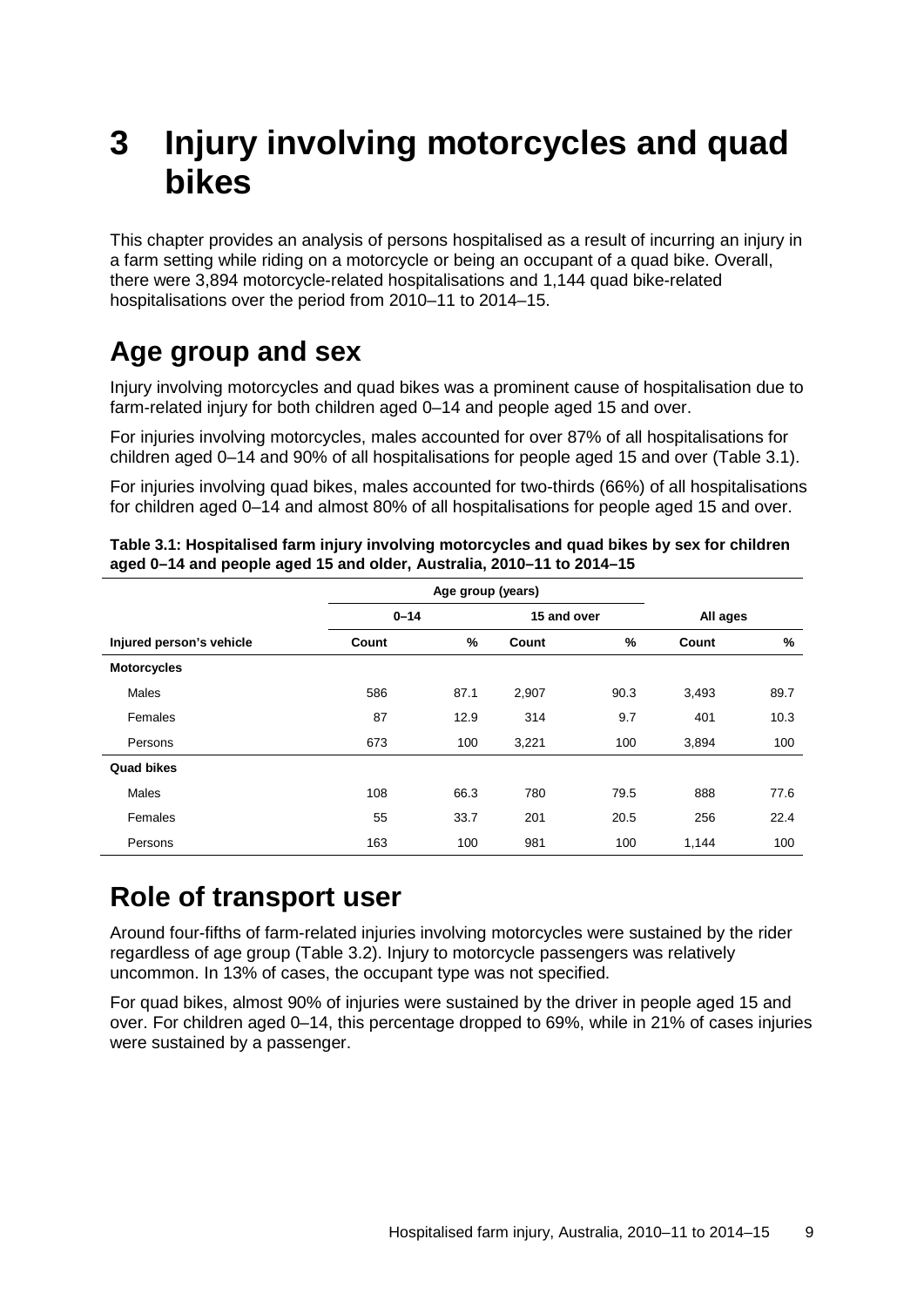|                              | Age group (years)       |      |          |      |       |      |
|------------------------------|-------------------------|------|----------|------|-------|------|
|                              | $0 - 14$<br>15 and over |      | All ages |      |       |      |
| Role of transport user       | Count                   | %    | Count    | %    | Count | %    |
| <b>Motorcycles</b>           |                         |      |          |      |       |      |
| Rider                        | 530                     | 78.8 | 2,622    | 81.4 | 3,152 | 80.9 |
| Passenger                    | 28                      | 4.2  | 44       | 1.4  | 72    | 1.8  |
| Boarding and alighting       | 30                      | 4.5  | 148      | 4.6  | 178   | 4.6  |
| Unspecified occupant         | 85                      | 12.6 | 407      | 12.6 | 492   | 12.6 |
| <b>Total</b>                 | 673                     | 100  | 3,221    | 100  | 3,894 | 100  |
| <b>Quad bikes</b>            |                         |      |          |      |       |      |
| Rider                        | 112                     | 68.7 | 877      | 89.4 | 989   | 86.5 |
| Passenger                    | 34                      | 20.9 | 38       | 3.9  | 72    | 6.3  |
| Boarding and alighting       | 4                       | 2.5  | 1        | 0.1  | 5     | 0.4  |
| Person on outside of vehicle | 6                       | 3.7  | 11       | 1.1  | 17    | 1.5  |
| Unspecified occupant         | 7                       | 4.3  | 54       | 5.5  | 61    | 5.3  |
| <b>Total</b>                 | 163                     | 100  | 981      | 100  | 1,144 | 100  |

<span id="page-17-1"></span>**Table 3.2: Hospitalised farm injury involving motorcycles and quad bikes by role of transport user for children aged 0–14 and people aged 15 and older, Australia, 2010–11 to 2014–15**

### <span id="page-17-0"></span>**Counterpart in collision**

Over 62% of farm-related injuries involving motorcycles in people aged 15 and over did not involve a collision with another object (Table 3.3). It is possible that in these cases, the person fell from the motorcycle after losing control. A further 17% of people in this age group were injured as a result of colliding with a fixed or stationary object.

A similar pattern was seen for children aged 0–14, with the equivalent figures being 57% for collisions not involving another object and 22% for collisions involving a fixed or stationary object.

Equivalent data are not provided for injuries involving quad bikes as ICD-10-AM does not provide external cause codes for the counterpart in collision where the injured person was an occupant of an all-terrain or off-road vehicle.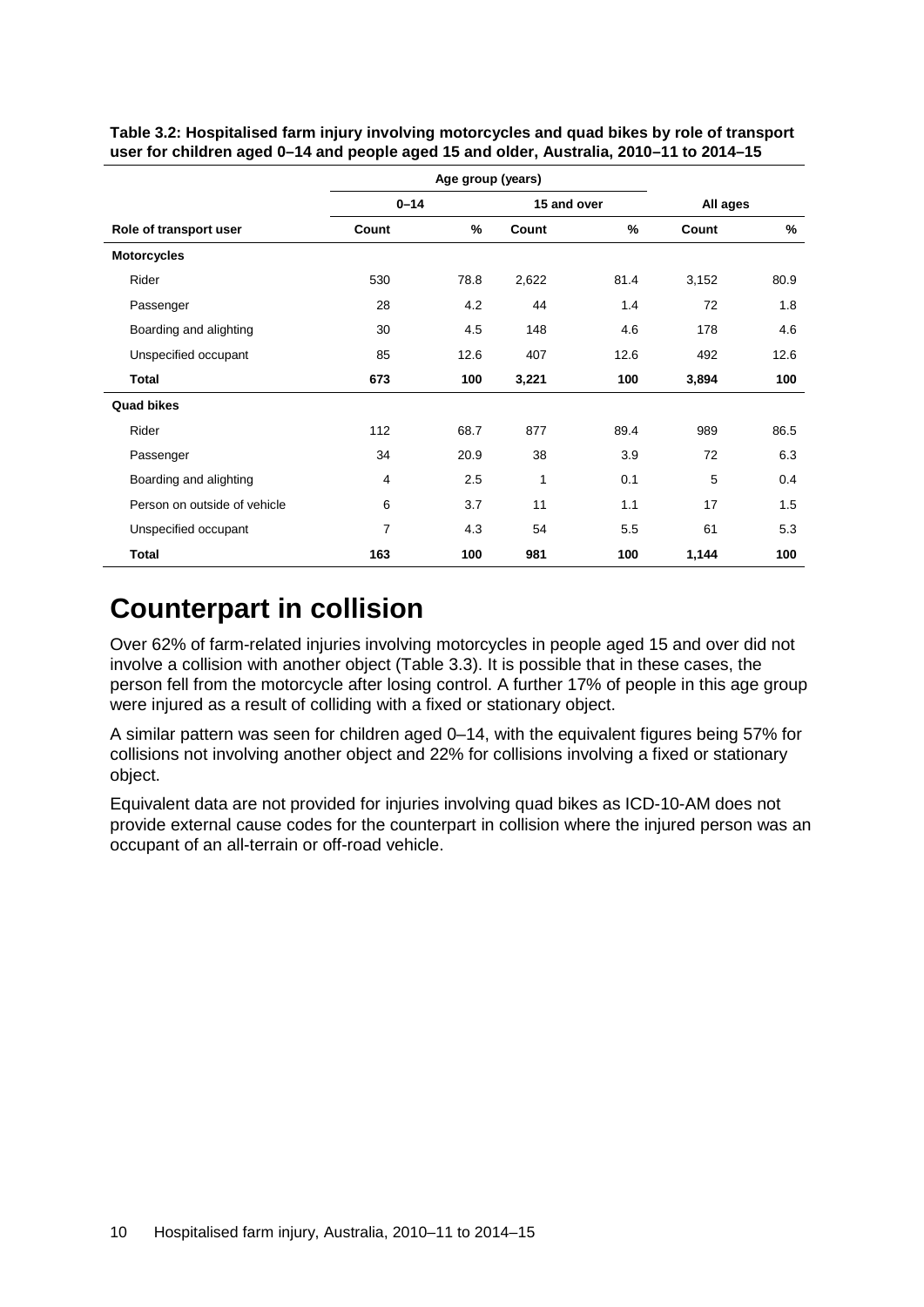|                                             |          | Age group (years) |             |      |          |      |
|---------------------------------------------|----------|-------------------|-------------|------|----------|------|
|                                             | $0 - 14$ |                   | 15 and over |      | All ages |      |
| <b>Counterpart in collision</b>             | Count    | %                 | Count       | %    | Count    | %    |
| Car, pick-up truck or van                   | 7        | 1.1               | 16          | 0.5  | 23       | 0.6  |
| Two- or three-wheeled motor vehicle         | 37       | 5.7               | 68          | 2.2  | 105      | 2.8  |
| Pedestrian or animal                        | 11       | 1.7               | 156         | 5.0  | 167      | 4.4  |
| Fixed or stationary object                  | 140      | 21.6              | 527         | 16.9 | 667      | 17.7 |
| Non-collision transport accident            | 371      | 57.2              | 1,940       | 62.3 | 2.311    | 61.4 |
| Other and unspecified transport<br>accident | 83       | 12.8              | 405         | 13.0 | 488      | 13.0 |
| <b>Total</b>                                | 649      | 100               | 3,112       | 100  | 3,761    | 100  |

<span id="page-18-1"></span>**Table 3.3: Hospitalised farm injury involving motorcycles**(a) **by counterpart in collision for children aged 0–14 and people aged 15 and older, Australia, 2010–11 to 2014–15**

(a) Excludes 133 records coded as two-wheeled special all-terrain or off-road motor vehicles as counterpart in collision is not coded for these cases.

# <span id="page-18-0"></span>**Activity**

#### **Injury involving motorcycles**

Close to one-quarter of farm-related injuries involving motorcycles in people aged 15 and over were sustained while the person was working for income, predominantly in the agricultural, forestry and fishing industries group (Table 3.4). A further 13% of injuries in this age group were sustained while the person was involved in motorcycle racing.

For children aged 0–14, 22% of injuries were sustained while the person was involved in motorcycle racing and a further 17% were sustained while undertaking some form of leisure activity.

These results must be treated with caution due to the high proportion of cases where the activity at the time the person was injured is unspecified.

<span id="page-18-2"></span>

| Table 3.4: Hospitalised farm injury involving motorcycles by activity for children aged 0-14 and |
|--------------------------------------------------------------------------------------------------|
| people aged 15 and older, Australia, 2010-11 to 2014-15                                          |

|                                                             | Age group (years) |      |             |      |          |      |
|-------------------------------------------------------------|-------------------|------|-------------|------|----------|------|
|                                                             | $0 - 14$          |      | 15 and over |      | All ages |      |
| <b>Activity</b>                                             | Count             | %    | Count       | %    | Count    | %    |
| Motorcycle racing                                           | 147               | 21.8 | 404         | 12.5 | 551      | 14.1 |
| Other specified and unspecified sport and exercise activity | 6                 | 0.9  | 28          | 0.9  | 34       | 0.9  |
| Leisure activity, not elsewhere classified                  | 112               | 16.6 | 233         | 7.2  | 345      | 8.9  |
| Working for income-Agricultural, forestry and fishing       | 10                | 1.5  | 746         | 23.2 | 756      | 19.4 |
| Working for income-Other industry                           | $\mathbf 0$       | 0.0  | 47          | 1.5  | 47       | 1.2  |
| Other types of work                                         | 5                 | 0.7  | 32          | 1.0  | 37       | 1.0  |
| Other specified activity                                    | 11                | 1.6  | 36          | 1.1  | 47       | 1.2  |
| Unspecified activity                                        | 382               | 56.8 | 1,695       | 52.6 | 2,077    | 53.3 |
| <b>Total</b>                                                | 673               | 100  | 3,221       | 100  | 3,894    | 100  |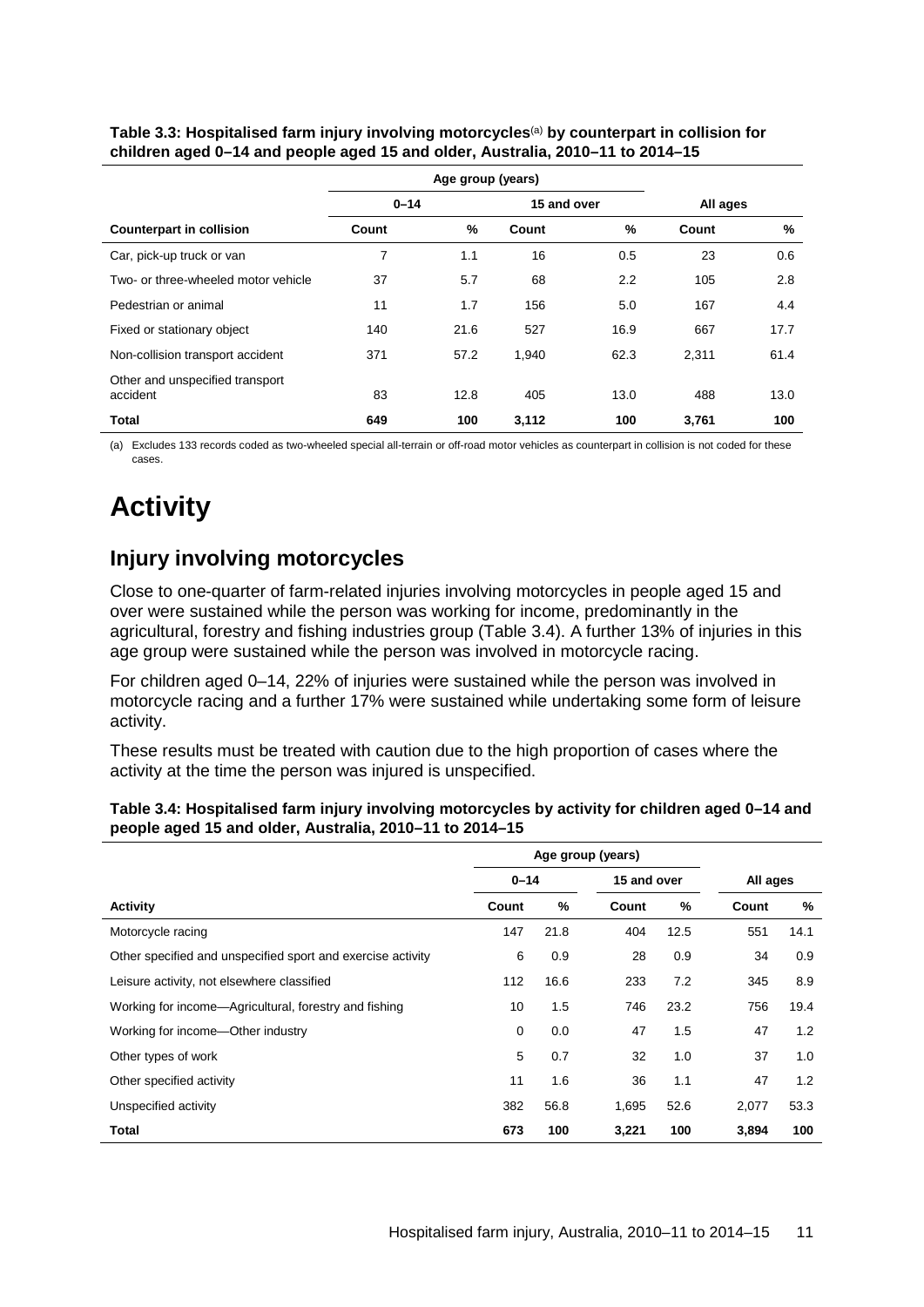#### **Injury involving quad bikes**

Close to 40% of farm-related injuries involving quad bikes in people aged 15 and over were sustained while the person was working for income, predominantly in the agricultural, forestry and fishing industries group (Table 3.5). For children aged 0–14, at least 17% of injuries were sustained while undertaking some form of leisure activity.

These results must be treated with caution due to the high proportion of cases where the activity at the time the person was injured is unspecified.

<span id="page-19-0"></span>

| Table 3.5: Hospitalised farm injury involving quad bikes by activity for children aged 0-14 and |  |
|-------------------------------------------------------------------------------------------------|--|
| people aged 15 and older, Australia, 2010–11 to 2014–15                                         |  |

|                                                             | Age group (years) |      |             |      |          |      |
|-------------------------------------------------------------|-------------------|------|-------------|------|----------|------|
|                                                             | $0 - 14$          |      | 15 and over |      | All ages |      |
| <b>Activity</b>                                             | Count             | %    | Count       | %    | Count    | %    |
| All-terrain vehicle racing                                  | 9                 | 5.5  | 19          | 1.9  | 28       | 2.4  |
| Other specified and unspecified sport and exercise activity | 14                | 8.6  | 7           | 0.7  | 21       | 1.8  |
| Leisure activity, not elsewhere classified                  | 28                | 17.2 | 44          | 4.5  | 72       | 6.3  |
| Working for income—Agricultural, forestry and fishing       | 3                 | 1.8  | 362         | 36.9 | 365      | 31.9 |
| Working for income-Other industry                           | 0                 | 0.0  | 24          | 2.4  | 24       | 2.1  |
| Other types of work                                         | 1                 | 0.6  | 18          | 1.8  | 19       | 1.7  |
| Other specified activity                                    | 0                 | 0.0  | 11          | 1.1  | 11       | 1.0  |
| Unspecified activity                                        | 108               | 66.3 | 496         | 50.6 | 604      | 52.8 |
| <b>Total</b>                                                | 163               | 100  | 981         | 100  | 1,144    | 100  |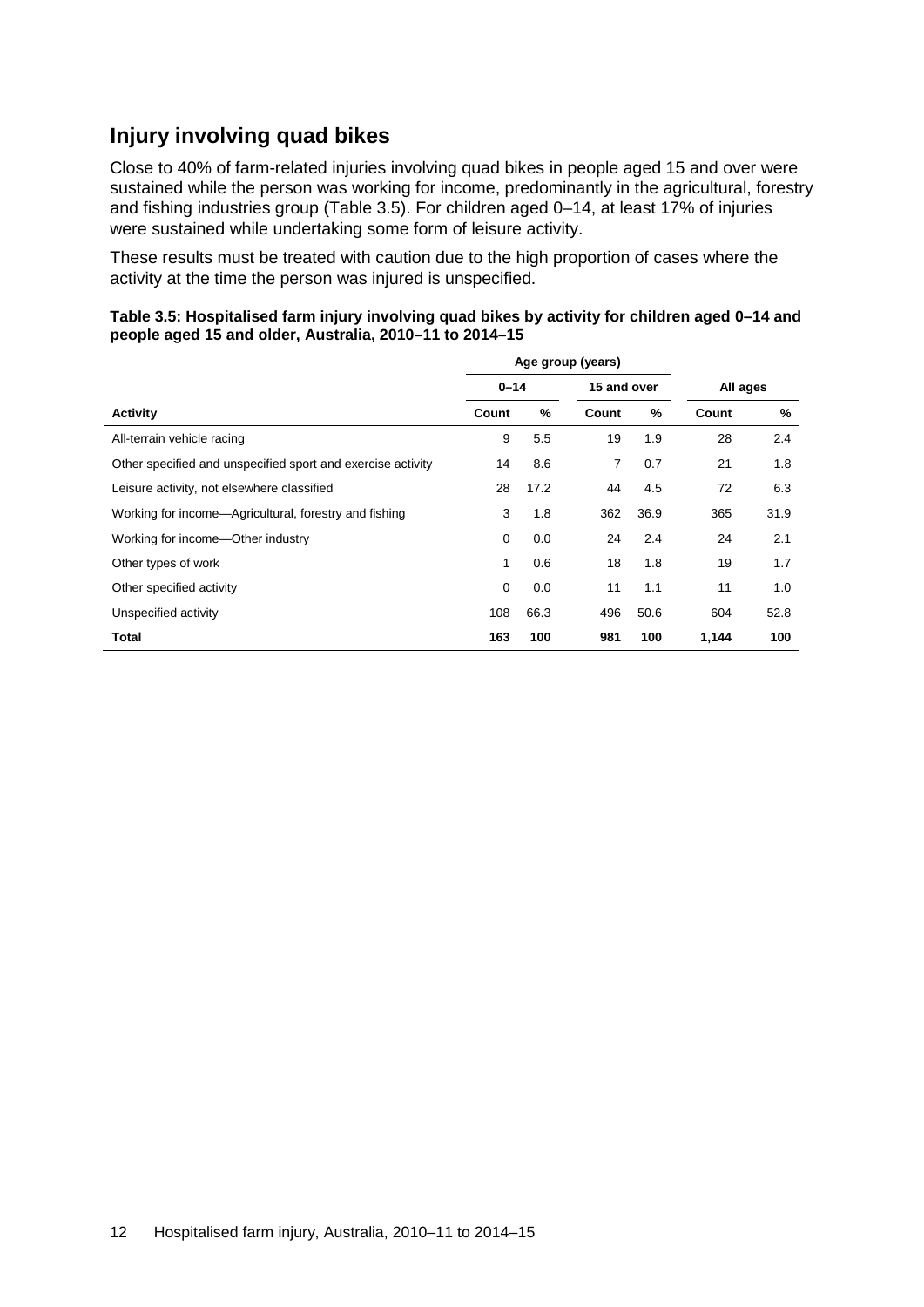# <span id="page-20-0"></span>**4 Injury involving horses**

This chapter provides an analysis of persons hospitalised as a result of incurring an injury in a farm setting while riding a horse or being bitten or crushed by a horse. Overall, there were 1,894 hospitalisations involving horse riders and 763 hospitalisations resulting from being bitten or crushed by a horse over the period from 2010–11 to 2014–15.

### <span id="page-20-1"></span>**Age group and sex**

Females were more likely than males to be hospitalised as a result of farm-related injuries involving horses (Table 4.1). For children aged 0–14, girls comprised almost 80% of those injured while riding a horse. This figure was 56% for those aged 15 and over.

For children aged 0–14 injured as a result of being bitten or crushed by a horse, 57% were girls, while for people aged 15 and over 59% were female.

For both age groups, over 90% of injuries sustained while riding a horse did not involve a collision with another object.

|                            | $0 - 14$ |      | 15 and over |      | All ages |               |
|----------------------------|----------|------|-------------|------|----------|---------------|
| Type of contact            | Count    | %    | Count       | $\%$ | Count    | $\frac{9}{6}$ |
| <b>Rider of horse</b>      |          |      |             |      |          |               |
| <b>Males</b>               | 46       | 20.4 | 732         | 43.9 | 778      | 41.1          |
| <b>Females</b>             | 180      | 79.6 | 936         | 56.1 | 1,116    | 58.9          |
| <b>Persons</b>             | 226      | 100  | 1,668       | 100  | 1,894    | 100           |
| Bitten or crushed by horse |          |      |             |      |          |               |
| <b>Males</b>               | 41       | 43.2 | 273         | 40.9 | 314      | 41.2          |
| Females                    | 54       | 56.8 | 395         | 59.1 | 449      | 58.8          |
| <b>Persons</b>             | 95       | 100  | 668         | 100  | 763      | 100           |

<span id="page-20-3"></span>**Table 4.1: Hospitalised farm injury involving horses by sex for children aged 0–14 and people aged 15 and older, Australia, 2010–11 to 2014–15**

## <span id="page-20-2"></span>**Activity**

Close to one-third of farm-related injuries involving horse riding in people aged 15 and over were sustained while the person was working for income, predominantly in the agricultural, forestry and fishing industries group (Table 4.2). A further 15% of injuries in this age group were sustained while the person was involved in other types of work.

For children aged 0–14, 12% of injuries were sustained while the person was involved in trail of general horseback riding and a further 11% were sustained while undertaking of some form of unspecified leisure activity.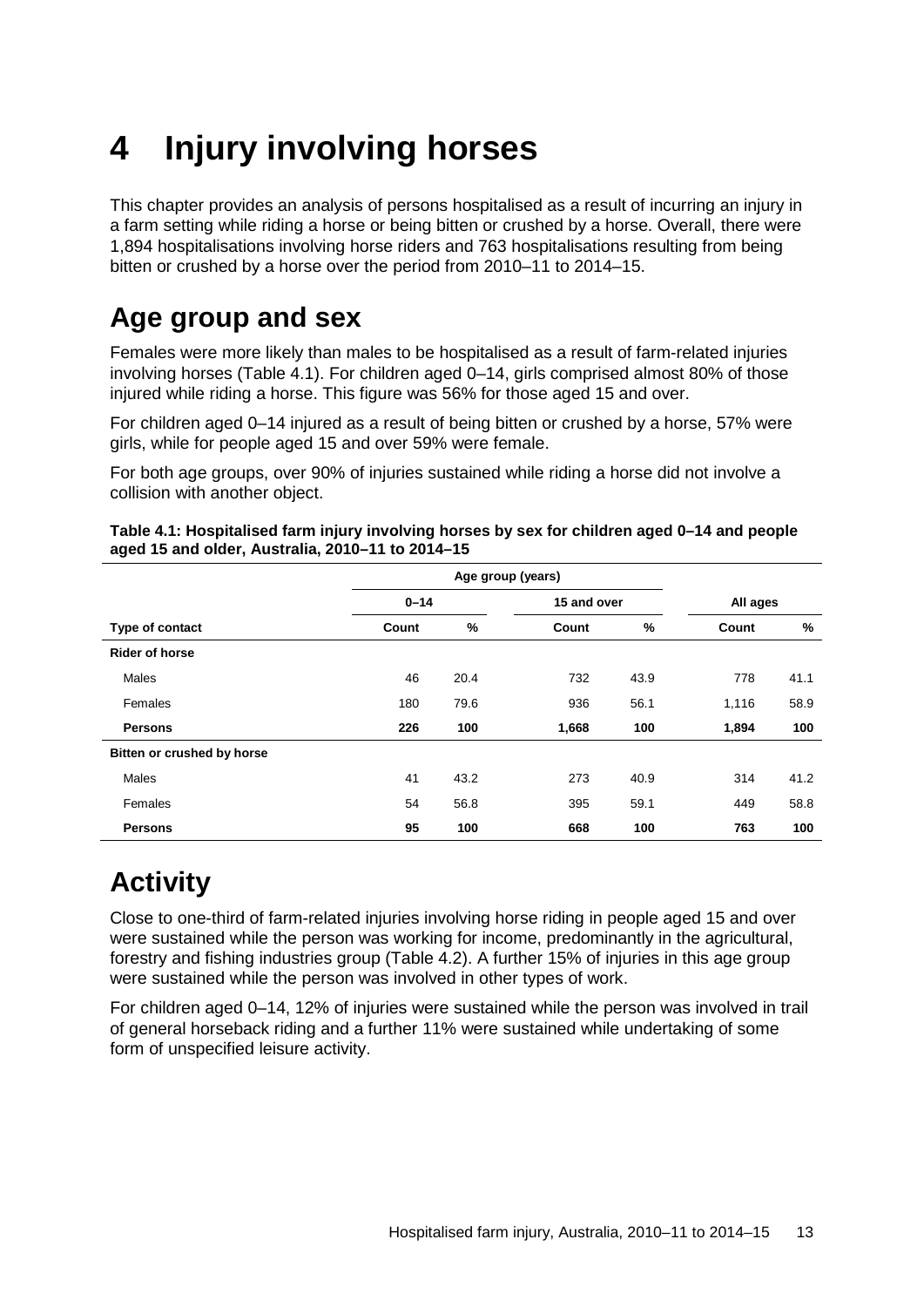<span id="page-21-0"></span>

| Table 4.2: Hospitalised farm injury involving horse riding by activity for children aged 0-14 and |
|---------------------------------------------------------------------------------------------------|
| people aged 15 and older, Australia, 2010–11 to 2014–15                                           |

|                                                             |          |      | Age group (years) |      |          |      |
|-------------------------------------------------------------|----------|------|-------------------|------|----------|------|
|                                                             | $0 - 14$ |      | 15 and over       |      | All ages |      |
| <b>Activity</b>                                             | Count    | %    | Count             | %    | Count    | %    |
| Trail or general horseback riding                           | 11       | 11.6 | 19                | 2.8  | 30       | 3.9  |
| Other specified and unspecified sport and exercise activity | 0        | 0.0  | 6                 | 0.9  | 6        | 0.8  |
| Leisure activity, not elsewhere classified                  | 10       | 10.5 | 11                | 1.6  | 21       | 2.8  |
| Working for income—Agricultural, forestry and fishing       | 2        | 2.1  | 151               | 22.6 | 153      | 20.1 |
| Working for income—Other industry                           | 0        | 0.0  | 63                | 9.4  | 63       | 8.3  |
| Other types of work                                         | 7        | 7.4  | 103               | 15.4 | 110      | 14.4 |
| Other specified activity                                    | 7        | 7.4  | 37                | 5.5  | 44       | 5.8  |
| Unspecified activity                                        | 58       | 61.1 | 278               | 41.6 | 336      | 44.0 |
| Total                                                       | 95       | 100  | 668               | 100  | 763      | 100  |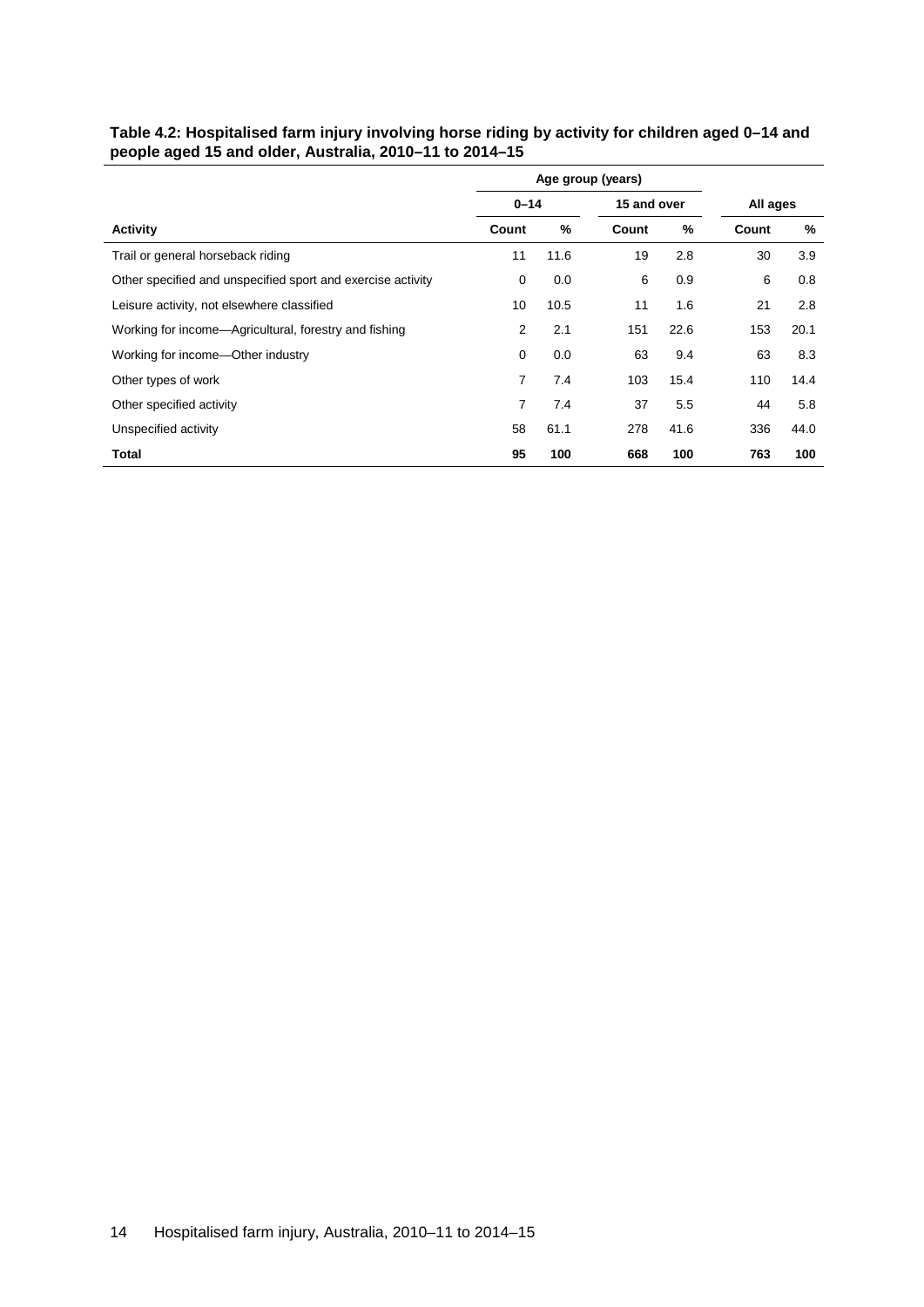# <span id="page-22-0"></span>**5 Injury involving other external causes**

This chapter provides a more detailed analysis of other common external causes of injury not covered in chapters 3 and 4. This analysis is provided only for people aged 15 and older, since these external causes of injury were relatively uncommon in children aged 0–14.

### <span id="page-22-1"></span>**Injury involving animals other than horses, and plants**

Being bitten or struck by cattle accounted for almost 58% of hospitalisations for males and nearly half of hospitalisations for females for people aged 15 and over for farm-related injury involving contact with animals (excluding horses) and plants (Table 5.1).

For males, being bitten or struck by sheep accounted for a further 8% of hospitalisations, while contact with a snake, whether venomous, non-venomous or unknown (whether venomous or non-venomous) accounted for nearly 16% of hospitalisations. Similarly, for females, being bitten or struck by sheep accounted for over 11% of hospitalisations, while contact with a snake, whether venomous, non-venomous or unknown (whether venomous or non-venomous) accounted for over 17% of hospitalisations of this type.

|                                                                             | <b>Males</b> |      | <b>Females</b> |      | <b>Persons</b> |      |
|-----------------------------------------------------------------------------|--------------|------|----------------|------|----------------|------|
| Type of contact                                                             | Count        | %    | Count          | %    | Count          | %    |
| Bitten or struck by dog                                                     | 46           | 1.9  | 23             | 3.3  | 69             | 2.2  |
| Bitten or struck by cattle                                                  | 1,383        | 57.6 | 345            | 49.6 | 1,728          | 55.9 |
| Bitten or struck by sheep                                                   | 197          | 8.2  | 78             | 11.2 | 275            | 8.9  |
| Bitten or struck by other and unspecified mammals                           | 82           | 3.4  | 43             | 6.2  | 125            | 4.0  |
| Bitten or stung by non-venomous insect and other non-venomous<br>arthropods | 21           | 0.9  | 7              | 1.0  | 28             | 0.9  |
| Bitten or crushed by non-venomous snake                                     | 30           | 1.3  | 20             | 2.9  | 50             | 1.6  |
| Bitten or crushed by snake, unknown whether venomous or<br>non-venomous     | 176          | 7.3  | 67             | 9.6  | 243            | 7.9  |
| Exposure to other and unspecified animate mechanical forces                 | 128          | 5.3  | 39             | 5.6  | 167            | 5.4  |
| Contact with venomous snake                                                 | 169          | 7.0  | 33             | 4.7  | 202            | 6.5  |
| Contact with spiders                                                        | 37           | 1.5  | 15             | 2.2  | 52             | 1.7  |
| Contact with wasps                                                          | 15           | 0.6  | 6              | 0.9  | 21             | 0.7  |
| Contact with bees                                                           | 62           | 2.6  | 9              | 1.3  | 71             | 2.3  |
| Contact with venomous tick                                                  | 12           | 0.5  | 2              | 0.3  | 14             | 0.5  |
| Contact with other and unspecified venomous animals and plants              | 41           | 1.7  | 8              | 1.2  | 49             | 1.6  |
| <b>Total</b>                                                                | 2,399        | 100  | 695            | 100  | 3,094          | 100  |

<span id="page-22-2"></span>**Table 5.1: Hospitalised farm injury involving contact with animals (excluding horses) and plants by type of contact for people aged 15 and over, Australia, 2010–11 to 2014–15**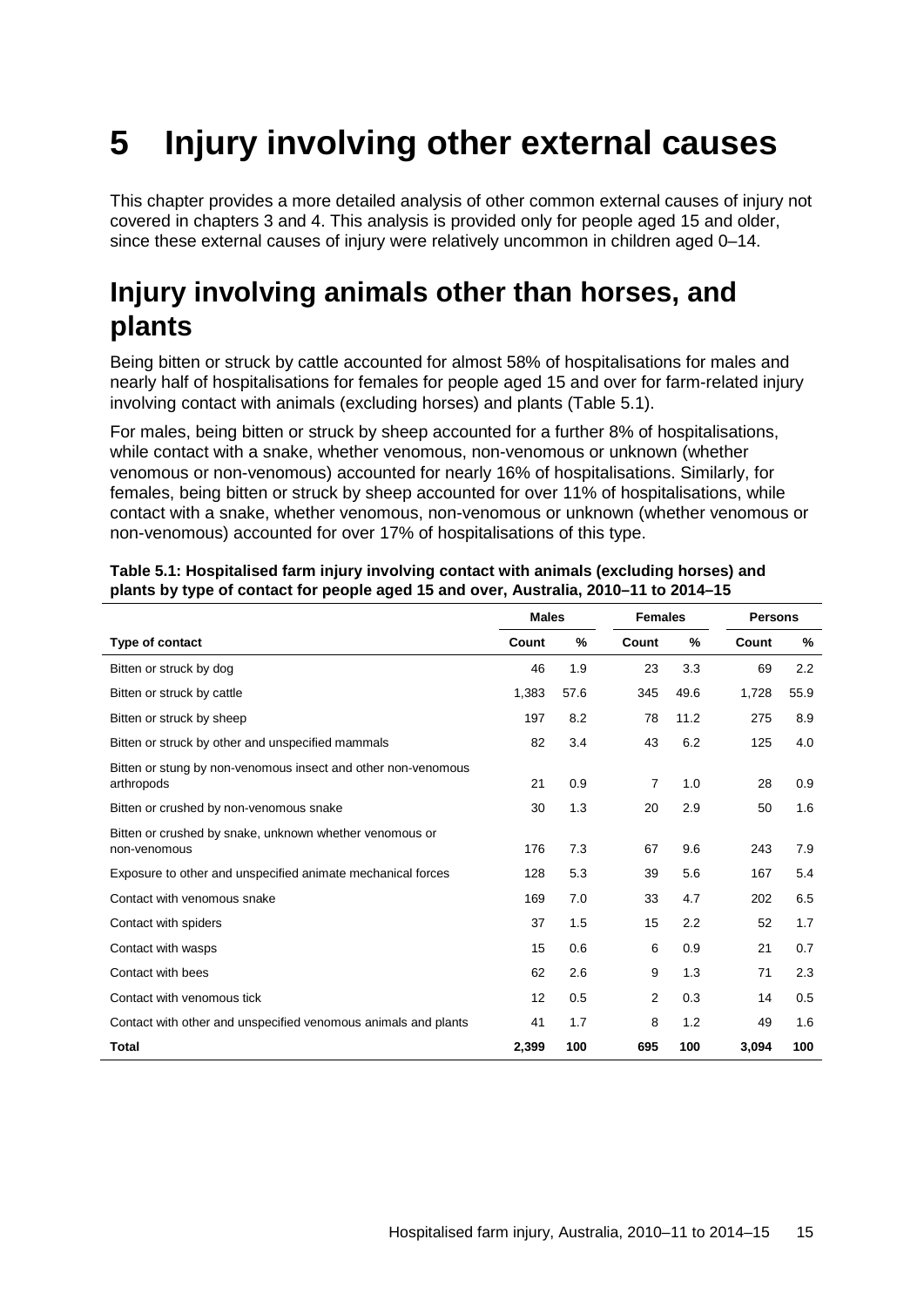#### **Activity at time of injury**

For males hospitalised as a result of injury involving contact with animals (other than horses) and plants while on a farm, 58% were working for income and a further 12% were engaged in other types of work at the time the injury was sustained. The equivalent percentages for females were 41% and 16%, respectively. These figures need to be treated with caution as the person's activity at the time injury was sustained was unspecified for 27% of males and 37% of females.

### <span id="page-23-0"></span>**Fall-related injury**

Slipping, tripping or stumbling on the same level accounted for over 28% of hospitalisations for males and over 43% of hospitalisations for females for people aged 15 and over for those who sustained a fall-related injury in a farm setting (Table 5.2).

Falls from one level to another, including falls on or from a ladder, falls from, out of or through a building, and falls from a tree or cliff accounted for nearly 46% of hospitalisations for males and over 26% of hospitalisations for females.

|                                                  | <b>Males</b> |      | <b>Females</b> |      | <b>Persons</b> |      |
|--------------------------------------------------|--------------|------|----------------|------|----------------|------|
| <b>Mechanism of fall</b>                         | Count        | %    | Count          | %    | Count          | %    |
| Same level from slipping, tripping and stumbling | 390          | 28.1 | 293            | 43.2 | 683            | 33.0 |
| On and from stairs and steps                     | 17           | 1.2  | 12             | 1.8  | 29             | 1.4  |
| On or from ladder                                | 112          | 8.1  | 43             | 6.3  | 155            | 7.5  |
| From, out of or through building or structure    | 120          | 8.6  | 36             | 5.3  | 156            | 7.5  |
| From tree                                        | 23           | 1.7  | 3              | 0.4  | 26             | 1.3  |
| From cliff                                       | 29           | 2.1  | 15             | 2.2  | 44             | 2.1  |
| Other fall from one level to another             | 354          | 25.5 | 80             | 11.8 | 434            | 21.0 |
| Other fall on same level                         | 186          | 13.4 | 116            | 17.1 | 302            | 14.6 |
| Unspecified fall                                 | 158          | 11.4 | 81             | 11.9 | 239            | 11.6 |
| <b>Total</b>                                     | 1,389        | 100  | 679            | 100  | 2,068          | 100  |

<span id="page-23-1"></span>

| Table 5.2: Hospitalised fall-related farm injury by mechanism of fall for people aged 15 and |  |
|----------------------------------------------------------------------------------------------|--|
| over, Australia, 2010-11 to 2014-15                                                          |  |

#### **Activity at time of injury**

For males hospitalised as a result of a fall-related injury, 47% were working for income and a further 14% were engaged in other types of activity at the time the injury was sustained. The equivalent percentages for females were 28% and 19%, respectively. These figures need to be treated with caution as the person's activity at the time the injury was sustained was unspecified for 30% of males and 42% of females.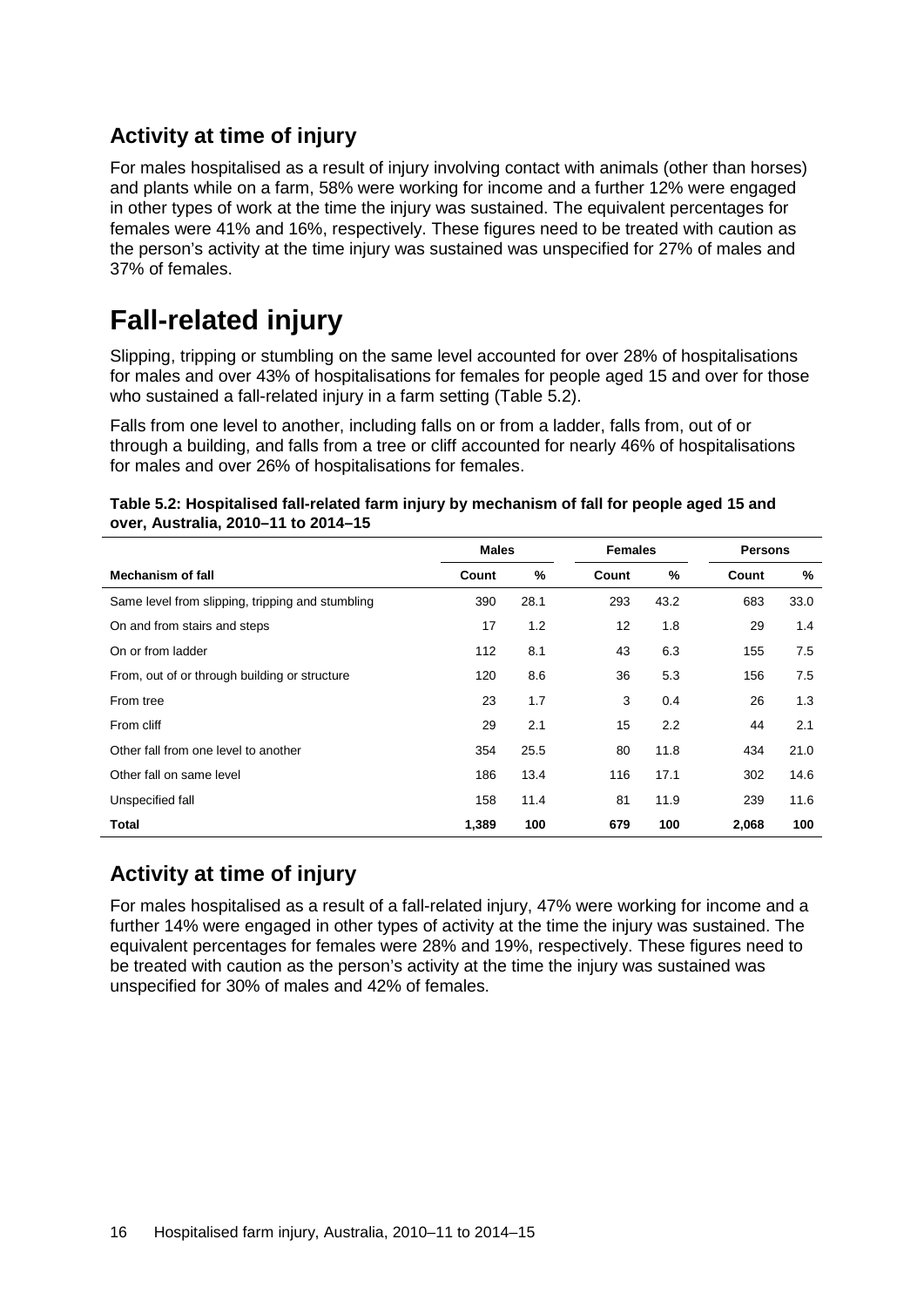### <span id="page-24-0"></span>**Injury involving machinery**

Contact with agricultural machinery accounted for almost 43% of hospitalisations for males and almost 39% of hospitalisations for females for people aged 15 and over who sustained a farm-related injury involving contact with some form of machinery (Table 5.3). Occupants of agricultural vehicles injured in a transport accident accounted for almost 27% and 37% of hospitalisations for males and females, respectively.

<span id="page-24-1"></span>

|                                                 | Table 5.3: Hospitalised farm injury involving machinery by mechanism of injury for people |
|-------------------------------------------------|-------------------------------------------------------------------------------------------|
| aged 15 and over, Australia, 2010-11 to 2014-15 |                                                                                           |

|                                                                                          | <b>Males</b> |      | <b>Females</b> |      |       | <b>Persons</b> |  |
|------------------------------------------------------------------------------------------|--------------|------|----------------|------|-------|----------------|--|
| <b>Mechanism of injury</b>                                                               | Count        | %    | Count          | %    | Count | %              |  |
| Transport crash involving a special vehicle mainly used in<br>agriculture <sup>(a)</sup> | 630          | 26.9 | 94             | 36.9 | 724   | 27.8           |  |
| <b>Driver</b>                                                                            | 389          | 16.6 | 45             | 17.6 | 434   | 16.7           |  |
| Person on outside of vehicle                                                             | 146          | 6.2  | 30             | 11.8 | 176   | 6.8            |  |
| Other or unspecified occupant                                                            | 95           | 4.1  | 19             | 7.5  | 114   | 4.4            |  |
| Contact with powered lawnmower                                                           | 78           | 3.3  | 5              | 2.0  | 83    | 3.2            |  |
| Contact with other powered hand tools and household machinery                            | 214          | 9.1  | 10             | 3.9  | 224   | 8.6            |  |
| Contact with powered grinder                                                             | 75           | 3.2  | 2              | 0.8  | 77    | 3.0            |  |
| Contact with chainsaw                                                                    | 68           | 2.9  | $\overline{c}$ | 0.8  | 70    | 2.7            |  |
| Contact with other and unspecified powered hand tools and<br>household machinery         | 71           | 3.0  | 6              | 2.4  | 77    | 3.0            |  |
| Contact with agricultural machinery                                                      | 998          | 42.6 | 99             | 38.8 | 1,097 | 42.2           |  |
| Contact with grain auger, elevator and conveyor                                          | 53           | 2.3  | $\overline{4}$ | 1.6  | 57    | 2.2            |  |
| Contact with harvesting machinery                                                        | 56           | 2.4  | 6              | 2.4  | 62    | 2.4            |  |
| Contact with equipment towed or powered by tractor                                       | 83           | 3.5  | 2              | 0.8  | 85    | 3.3            |  |
| Contact with other and unspecified agricultural machinery                                | 806          | 34.4 | 87             | 34.1 | 893   | 34.3           |  |
| Contact with other and unspecified machinery                                             | 425          | 18.1 | 47             | 18.4 | 472   | 18.2           |  |
| Contact with metalworking machinery                                                      | 42           | 1.8  | 1              | 0.4  | 43    | 1.7            |  |
| Contact with earthmoving, scraping and other excavating<br>machinery                     | 43           | 1.8  | $\mathbf{1}$   | 0.4  | 44    | 1.7            |  |
| Contact with other and unspecified machinery                                             | 340          | 14.5 | 45             | 17.6 | 385   | 14.8           |  |
| <b>Total</b>                                                                             | 2,345        | 100  | 255            | 100  | 2,600 | 100            |  |

(a) Cases involving combine harvesters, self-propelled farm machinery and tractors are included in this category.

#### **Activity at time of injury**

Sixty-eight per cent of males hospitalised as a result of injury involving machinery, were working for income and a further 12% were engaged in other types of activity at the time the injury was sustained. The equivalent percentages for females were 60% and 8%, respectively. These figures need to be treated with caution as the person's activity at the time injury was sustained was unspecified for 18% of males and 29% of females.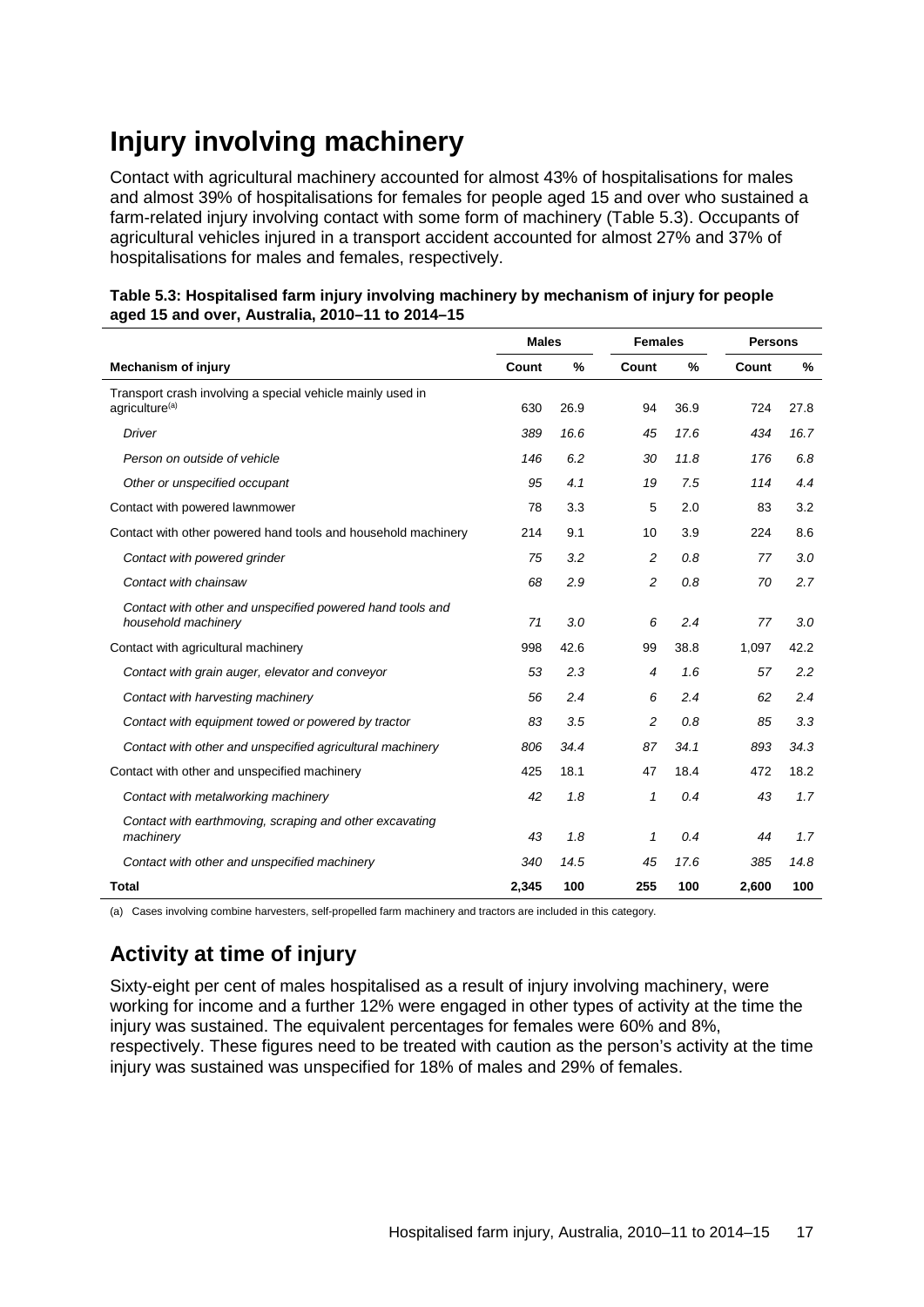# <span id="page-25-0"></span>**Appendix A: Data issues**

### **Data sources**

The data on hospital separations are from the Australian Institute of Health and Welfare's National Hospital Morbidity Database (NHMD). Comprehensive information on the quality of the data for 2014–15 is available in *Admitted patient care 2014–15: Australian hospital statistics* (AIHW 2016) and the data quality statement below. Nearly all injury cases admitted to hospitals in Australia are included in the NHMD data used in this report.

Diagnosis, procedure and external cause data for 2010–11 to 2014–15 were reported to the NHMD by all states and territories using the 7th and 8th editions of the International statistical classification of diseases and related health problems, 10th revision, Australian modification (ICD-10-AM) (NCCH 2010, 2013).

### **Selection criteria**

This report is intended to describe the population incidence of injuries newly occurring that resulted in admission to a hospital. This section describes the criteria that were used to select cases to achieve this purpose.

#### **Period**

This report is restricted to admitted patient episodes that ended in the period from 1 July 2010 to 30 June 2015.

#### **Injury**

Injury separations were defined as records that contained a principal diagnosis in the ICD-10-AM range S00–T75 or T79 using '*Chapter XIX Injury, poisoning and certain other consequences of external causes*' codes. Nearly all injury separations were thought to be included in the data reported, representing minimal risk of sampling error.

#### **Place of occurrence**

Records were included in this report if any of the place of occurrence codes from '*Chapter XX External causes of morbidity and mortality*' of ICD-10-AM was Y92.7 *Farm*. (The Y92.7 code includes farm buildings, but excludes farmhouses which are coded to Y92.0 *Home*.)

### **Estimating incident cases**

Each record in the NHMD refers to a single episode of care in a hospital. Some injuries result in more than one episode in hospital and, hence, more than one NHMD record.

This can occur in two main ways:

• a person is admitted to one hospital, then transferred to another or has a change in care type (for example, acute to rehabilitation) within the one hospital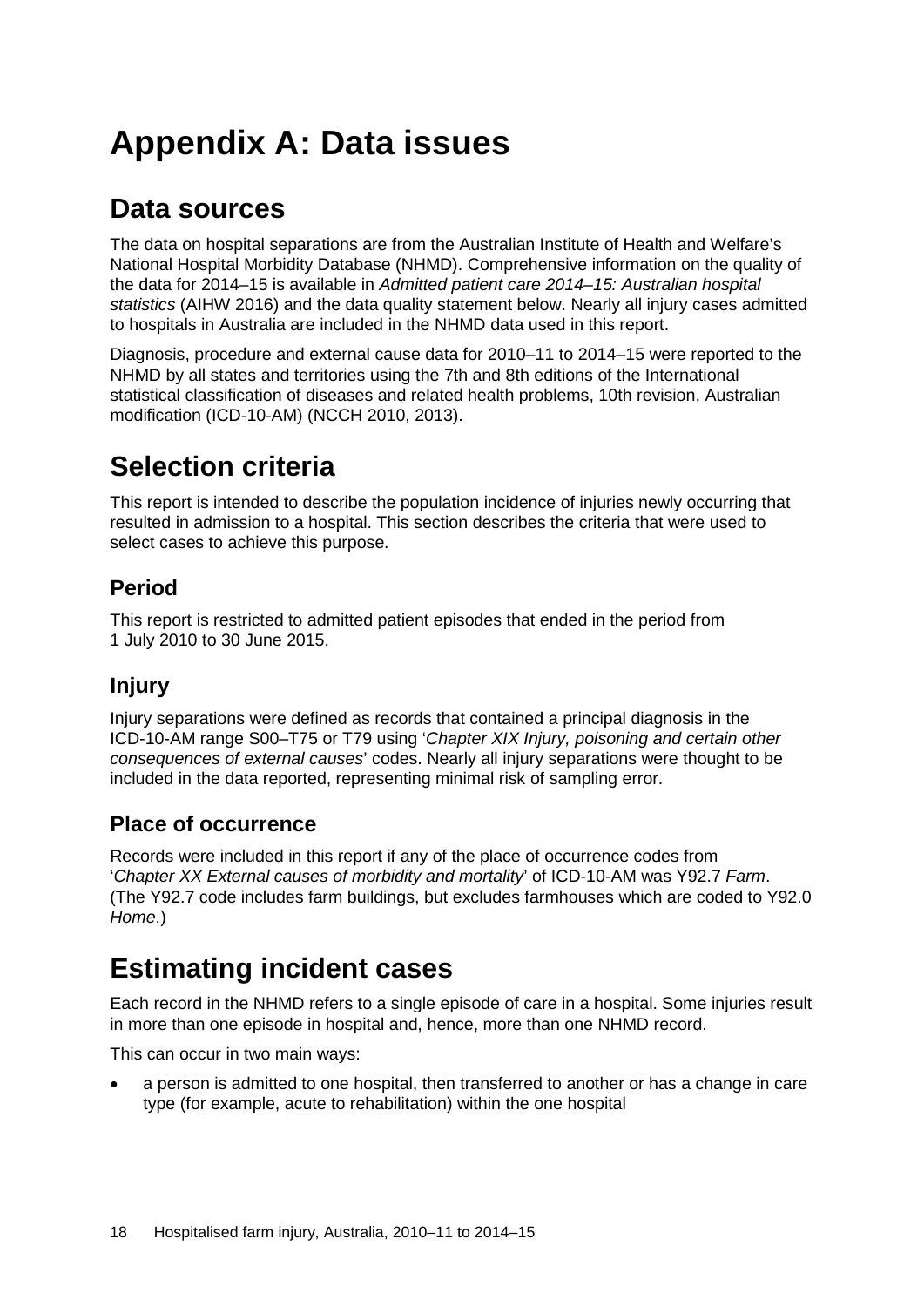• a person has an episode of care in hospital, is discharged home (or to another place of residence) and is then admitted for further treatment for the same injury, to the same hospital or another one.

The NHMD does not include information designed to enable the set of records belonging to an injury case to be recognised as such. Hence, there is potential for some incident injury cases to be counted more than once, which exists when a single incident injury case results in two or more NHMD records being generated, all of which satisfy the selection criteria being used.

Information in the NHMD enables this problem to be reduced, though not eliminated. The approach used for this report makes use of the 'Mode of admission' variable, which indicates whether the current episode began with inward transfer from another acute care hospital. Episodes of this type (inward transfers) are likely to have been preceded by another episode that also met the case selection criteria for injury cases, so are omitted from our estimated case counts.

This procedure should largely correct for over-estimation of cases due to transfers, but will not correct for over-estimation due to readmissions.

#### **External cause groups**

External cause groups used in this report were based on the first-occurring ICD-10-AM external cause code in the hospital record and were categorised based on the following code ranges:

**Motorcycles/quad bikes:** V20–V29 or V86 with fifth character = 0 or 2

**Other transport:** V00–V99 and excluding codes for *Motorcycles/quad bikes* as above and excluding (V80 and fifth character  $= 0$ ) and excluding V84

**Horses:** (V80 and fifth character  $= 0$ ) and W55.0

**Other animals and plants:** W53–W64, X20–X29 and excluding W55.0

**Falls:** W00–W19

**Machinery:** W28–W31 and V84

**Drowning:** W65–W74

**Thermal:** X00–X19

**Other external causes:** W20–W27, W32–W52, W75–W99, X30–Y89.

#### **Identifying quad bikes**

ICD-10-AM category V86 is entitled *Occupant of special all-terrain or other motor vehicle designed primarily for off-road use, injured in transport accident.* The fifth character of the category distinguishes vehicles according to the number of wheels, where 0 indicates 2 wheels and 2 indicates 4 wheels. A recent report on quad bike injuries concluded that hospital admission cases with an ICD-10-AM code V86 and fifth character  $= 2$  are likely to refer to quad bikes, especially when they occurred on a farm, and this is the best available basis for identifying quad bike cases in NHMD data (Wundersitz 2016). That approach has been applied in this report.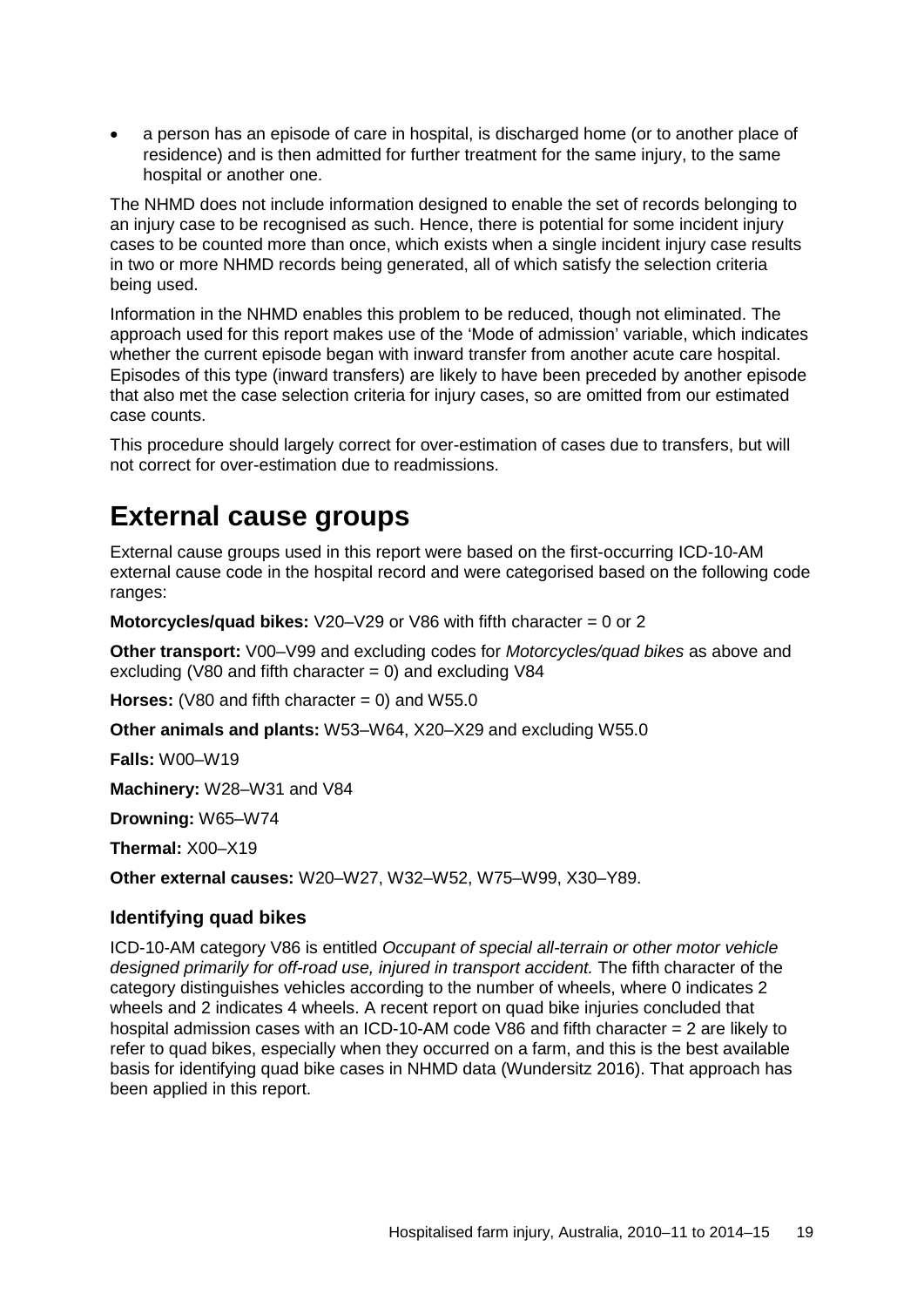### **Classification of remoteness area**

Remoteness area in this report refers to the place of usual residence of the person who was injured and may differ from the remoteness area in which the injury was sustained. The remoteness areas for years 2010–11 to 2011–12 were specified according to the Australian Bureau of Statistics' (ABS) Australian Standard Geographical Classification (ASGC) while remoteness areas for years 2012–13 to 2014–15 were specified according to the ABS Australian Statistical Geography Standard (ASGS).

#### **Australian Standard Geographical Classification**

Australia can be divided into several regions based on their distance from urban centres. This is considered to determine the range and types of services available. In this report, remoteness area refers to the place of usual residence of the person who was admitted to hospital, assigned on the basis of the reported Statistical Local Area (SLA) of residence.

Remoteness categories were defined in a manner based on the Accessibility/Remoteness Index of Australia (ARIA). According to this method, remoteness is an index applicable to any point in Australia, based on road distance from urban centres of 5 sizes. The reported areas are defined as the following ranges of the index:

- *Major cities* (for example, Sydney, Geelong, Gold Coast), ARIA index 0 to 0.2
- *Inner regional* (for example, Hobart, Ballarat, Coffs Harbour), ARIA index >0.2 and ≤2.4
- *Outer regional* (for example, Darwin, Cairns, Coonabarabran), ARIA index >2.4 and ≤5.92
- *Remote* (for example, Alice Springs, Broome, Strahan), ARIA index of >5.92 and ≤10.53
- *Very remote* (for example, Coober Pedy, Longreach, Exmouth), ARIA index >10.53.

Most SLAs lie entirely within 1 of the 5 areas. If this was so for all SLAs, then each record could simply be assigned to the area in which its SLA lies. However, some SLAs overlap 2 or more of the areas. Records with these SLAs were assigned to remoteness areas in proportion to the area-specific distribution of the resident population of the SLA according to the 2006 census. Each record in the set having a particular SLA code was randomly assigned to one or other of the remoteness areas present in it, in proportion to the resident population of that SLA.

#### **Australian Statistical Geography Standard**

The ASGS is a hierarchical classification system of geographical regions and consists of a number of interrelated structures. The ASGS brings all the regions for which the Australian Bureau of Statistics publishes statistics within the one framework and has been used by the ABS for the collection and dissemination of geographically classified statistics from 1 July 2011. It provides a common framework of statistical geography and enables the production of statistics which are comparable and can be spatially integrated.

*Australian Statistical Geography Standard (ASGS) Volume 1—Main Structure and Greater Capital City Statistical Areas* (ABS cat. no. 1270.0.55.001) is the first in a series of volumes that details the structures and regions of the ASGS. Its purpose is to outline the conceptual basis of the regions of the main structure and the Greater Capital City Statistical Areas and their relationship to each other. This product contains several elements including the ASGS manual, maps, codes and names and the digital boundaries current for the ASGS Edition 2011 (date of effect 1 July 2011). The digital boundaries for Volume 1 of the ASGS are the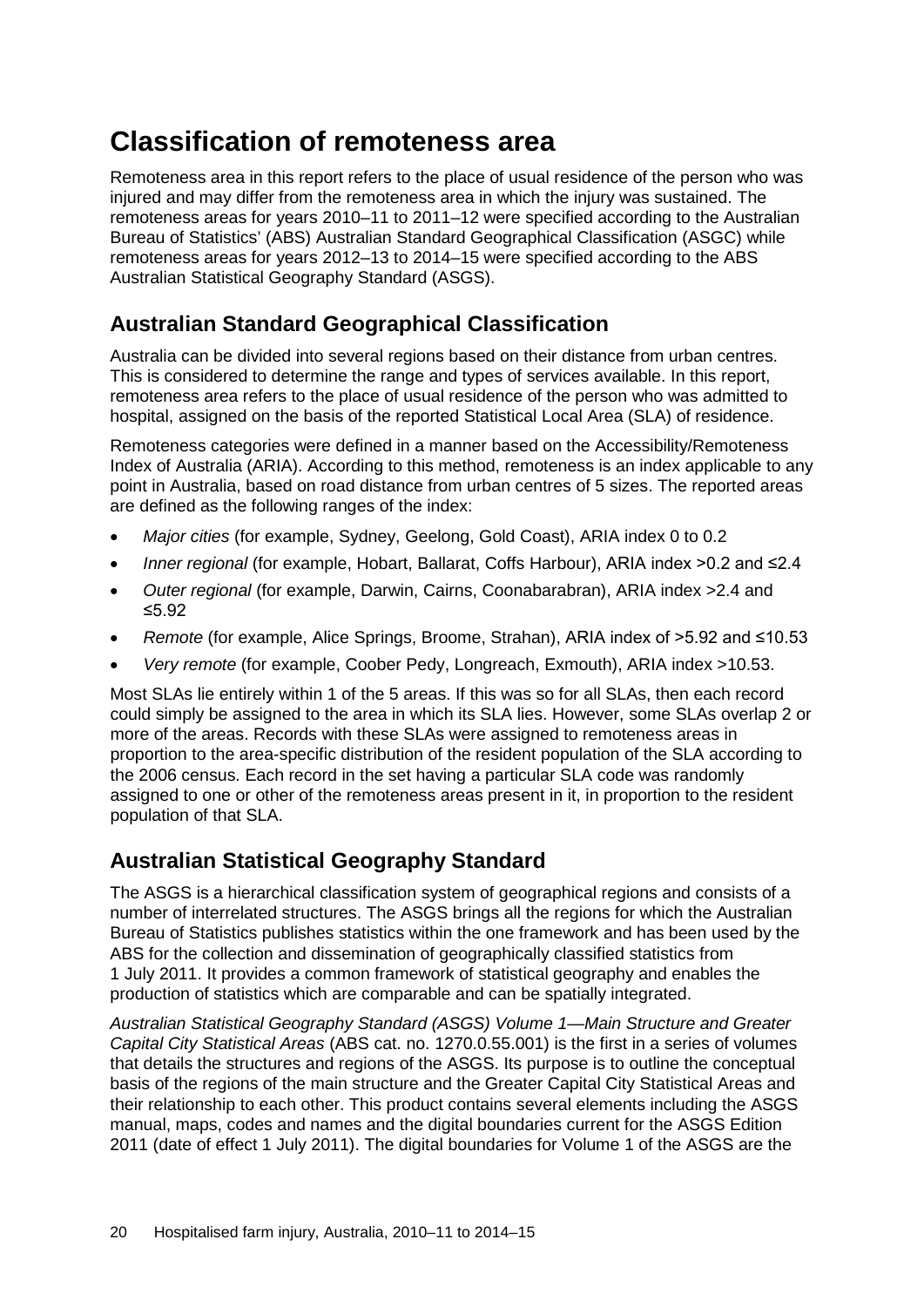spatial units for the main structure and the Greater Capital City Statistical Areas. These spatial units are:

- Mesh Blocks (MB)
- Statistical Area Level 1 (SA1)
- Statistical Area Level 2 (SA2)
- Statistical Area Level 3 (SA3)
- Statistical Area Level 4 (SA4)
- Greater Capital City Statistical Areas (GCCSA)
- State and Territory (S/T).

Each case is allocated to one of 5 remoteness areas on the basis of the admitted patient's place of usual residence according to Statistical Area Level 2 (SA2). Most SA2s lie entirely within 1 of the 5 areas. If this was so for all SA2s, then each record could simply be assigned to the area in which its SA2 lies. However, some SA2s overlap 2 or more of the areas. Records with these SA2s were assigned to remoteness areas in proportion to the area-specific distribution of the resident population of the SA2 according to the 2011 census. For hospitalisations, each record in the set having a particular SA2 code was assigned to one or other of the areas probabilistically, in proportion to the resident population of that SA2. The resulting values are integers. An SA2 to remoteness area map can be found in ABS cat. no. 1270.0.55.006.

#### **Data quality statement: National Hospital Morbidity Database**

The National Hospital Morbidity Database is a compilation of episode-level records from admitted patient morbidity data collection systems in Australian hospitals. The data supplied are based on the National minimum data set (NMDS) for Admitted patient care and include demographic, administrative and length of stay data, as well as data on the diagnoses of the patients, the procedures they underwent in hospital and external causes of injury and poisoning.

The purpose of the NMDS for Admitted patient care is to collect information about care provided to admitted patients in Australian hospitals. The scope of the NMDS is episodes of care for admitted patients in all public and private acute and psychiatric hospitals, free-standing day hospital facilities, and alcohol and drug treatment centres in Australia. Hospitals operated by the Australian Defence Force, corrections authorities and in Australia's off-shore territories are not in scope but some are included.

The reference period for this data set is 2014–15. The data set includes records for admitted patient separations between 1 July 2014 and 30 June 2015.

A complete data quality statement for the NHMD is available online at <meteor.aihw.gov.au>.

#### **Summary of key issues**

- The NHMD is a comprehensive data set that has records for all separations of admitted patients from essentially all public and private hospitals in Australia.
- A record is included for each separation, not for each patient, so patients who separated more than once in the year have more than 1 record in the NHMD.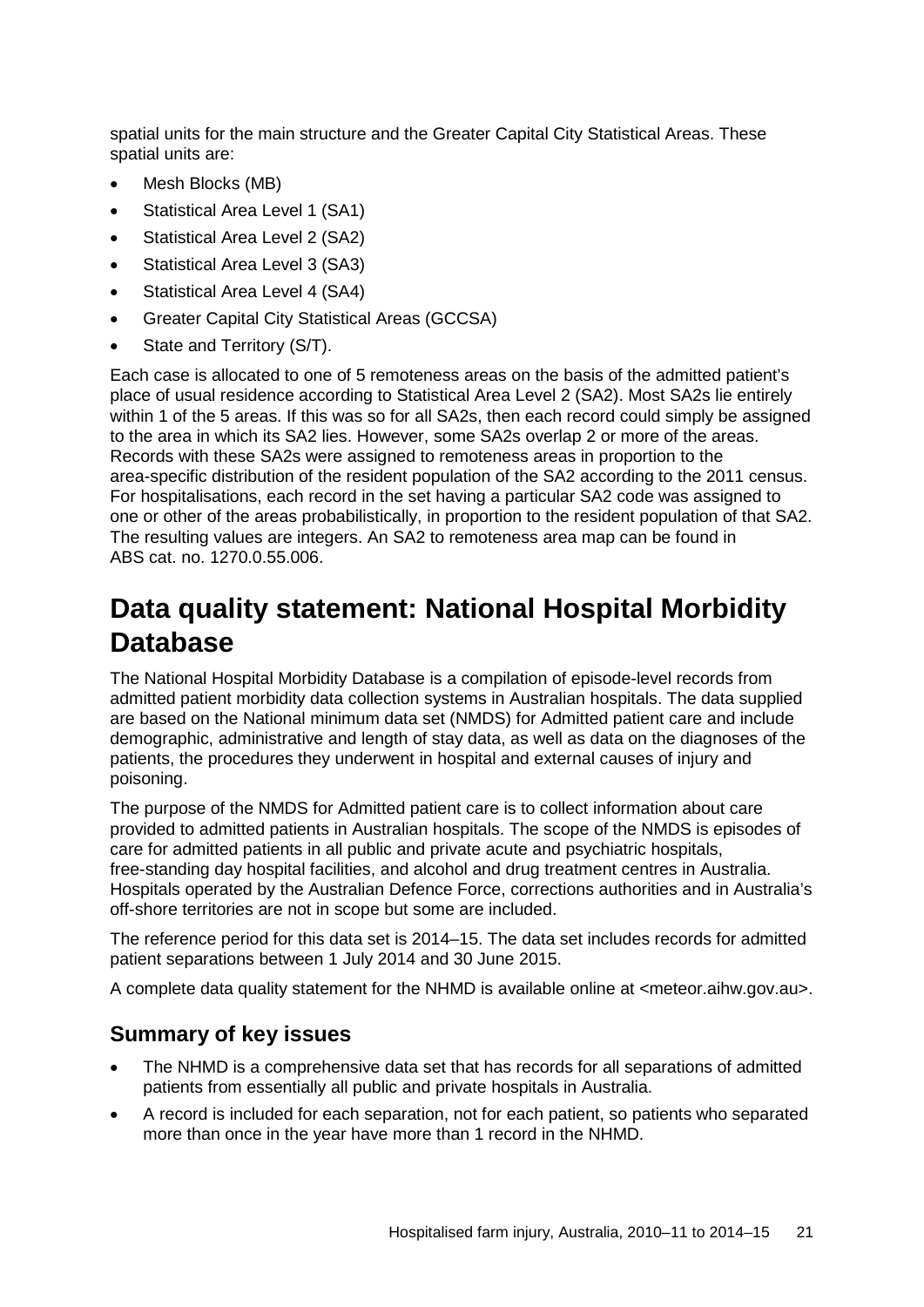- For 2014–15, almost all public hospitals provided data for the NHMD. The exception was an early parenting centre in the Australian Capital Territory. The great majority of private hospitals also provided data, the exception being the private free-standing day hospital facilities in the Australian Capital Territory.
- Although there are national standards for data on hospital services, there are some variations in how hospital services are defined and counted, between public and private hospitals, among the states and territories and over time. For example, there is variation in admission practices for some services, such as chemotherapy and endoscopy. As a result, people receiving the same type of service may be counted as same-day admitted patients in some hospitals and as non-admitted patients in other hospitals. In addition, some services are provided by hospitals in some jurisdictions and by non-hospital health services in other jurisdictions. The national data on hospital care does not include care provided by non-hospital providers, such as community health centres.
- Caution should be used in comparing diagnosis, procedure and external cause data over time, as the classifications and coding standards for those data can change over time.
- Between 2010–11 and 2014–15, there were changes in coverage or data supply for New South Wales, Victoria, Queensland and Western Australia that may affect the interpretation of the data:
	- For New South Wales, increases in the numbers of separations reported for private hospitals are, in part, accounted for by improvement in the coverage of reporting.
	- For Victoria, between 2011–12 and 2012–13, a relatively large decrease in public hospital separations reflects a change in Victoria's emergency department admission policy.
	- For Queensland, between 2013–14 and 2014–15, a relatively large increase in same-day separations in public hospitals partly reflects a change in admission practices for chemotherapy in some hospitals.
	- For Western Australia, between 2012–13 and 2013–14, the relatively large decrease in public hospital separations may reflect a change in Western Australia's emergency department admission policy which resulted in fewer admissions.
- The Indigenous status data in the NHMD for all states and territories are considered of sufficient quality for statistical reporting for 2010–11 and subsequent reference years. In 2011–12, an estimated 88% of Indigenous patients were correctly identified in public hospitals (AIHW 2013). The overall quality of the data provided for Indigenous status is considered to be in need of some improvement and varied between states and territories. It is unknown to what extent Indigenous Australians might be under-identified in private hospital admission data.

### **Errors, inconsistencies and uncertainties**

Due to rounding, the sum of the percentages in tables may not equal 100 per cent.

NHMD data are generally abstracted from records, entered and coded in hospitals, passed to state and territory health departments, then to the AIHW before being provided to the National Injury Surveillance Unit. Processing occurs at each of these steps. Errors and inconsistencies can arise due to the large number of people and processes involved in providing the data. Some variations occur in reporting and coding, although coding standards, national minimum data sets and other causes have reduced this.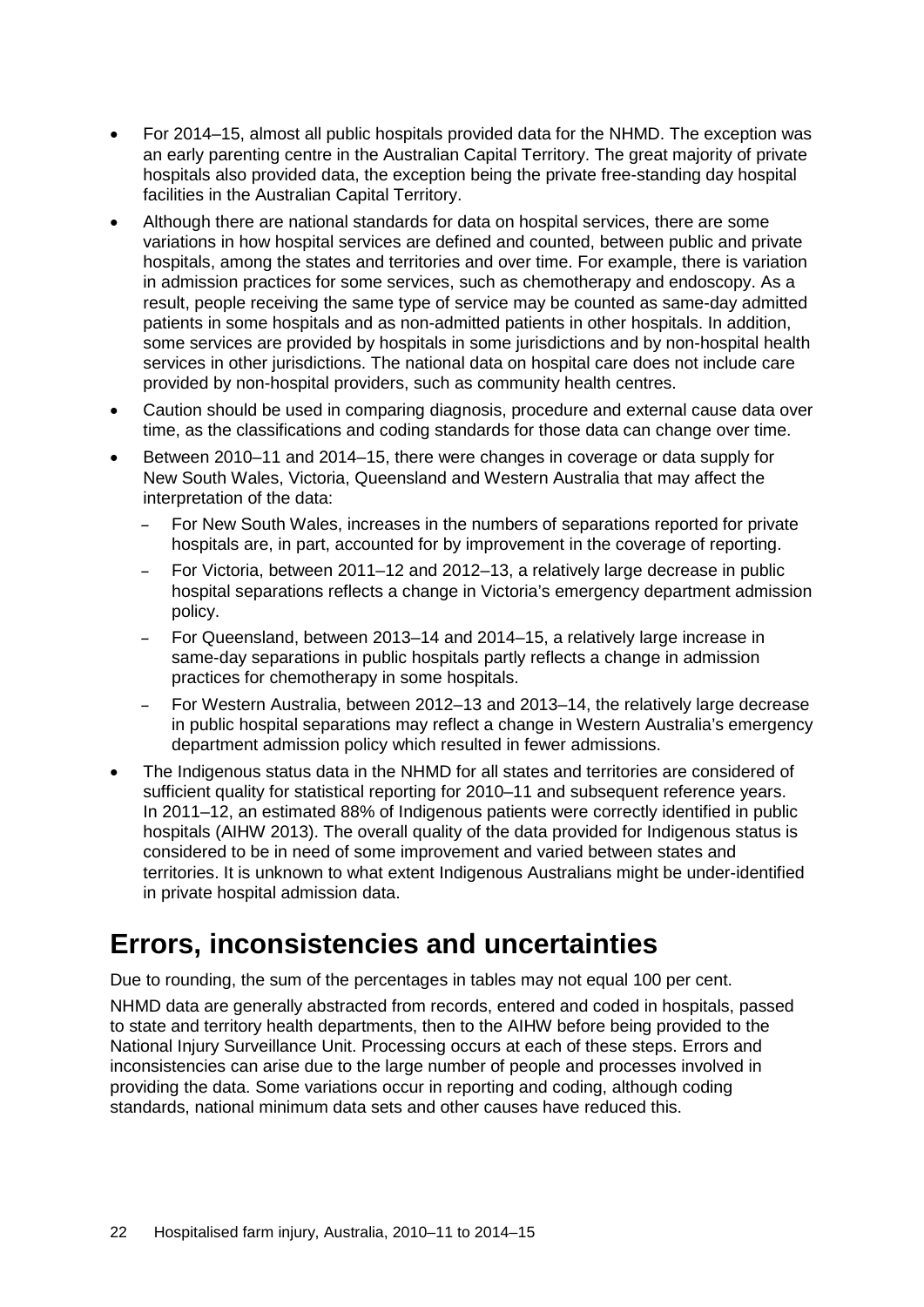# <span id="page-30-0"></span>**Appendix B: Other hospitalised injury cases that might be farm-related**

Cases included in the main body of this report were selected on the basis of having been assigned an ICD-10-AM place of occurrence code of Y92.7 *Farm*. However, using this selection criteria may exclude farm-related injury cases where place of occurrence is unspecified. Two ICD-10-AM external codes which may suggest that an injury was sustained on a farm are V84 *Occupant of special vehicle used mainly in agriculture injured in transport accident* and W30 *Contact with agricultural machinery*. Place of occurrence for these two codes is shown in Table B.1.

For males assigned a V84 code, 61% (673) were assigned a place of occurrence code indicating that the injury was sustained in a farm setting. For one-quarter (277) of these cases place of occurrence of injury was not specified. The equivalent figures for females were 56% (113) and 32% (64), respectively. Similar outcomes were observed for cases assigned a W30 code. For males, 64% (1,044) sustained injuries in a farm setting, while for 27% (446), place of occurrence of injury was not specified. For females, the equivalent percentages were 63% (106) and 27% (46), respectively.

It is possible that a significant proportion of the combined total for both codes of 833 cases where place of occurrence is unspecified may have sustained an injury in a farm setting. However, since there is no viable method of verifying the setting in which the injury occurred, these cases have been excluded from the main body of this report.

Other external cause codes which suggest that injury may have occurred on a farm are W55.2 *Bitten or struck by cattle* and W55.3 *Bitten or struck by sheep*. For people assigned either of these 2 codes, over 92% (2,064) were assigned a place of occurrence code indicating that the injury was sustained in a farm setting, while for 4% (82) of these cases, place of occurrence of injury was not specified.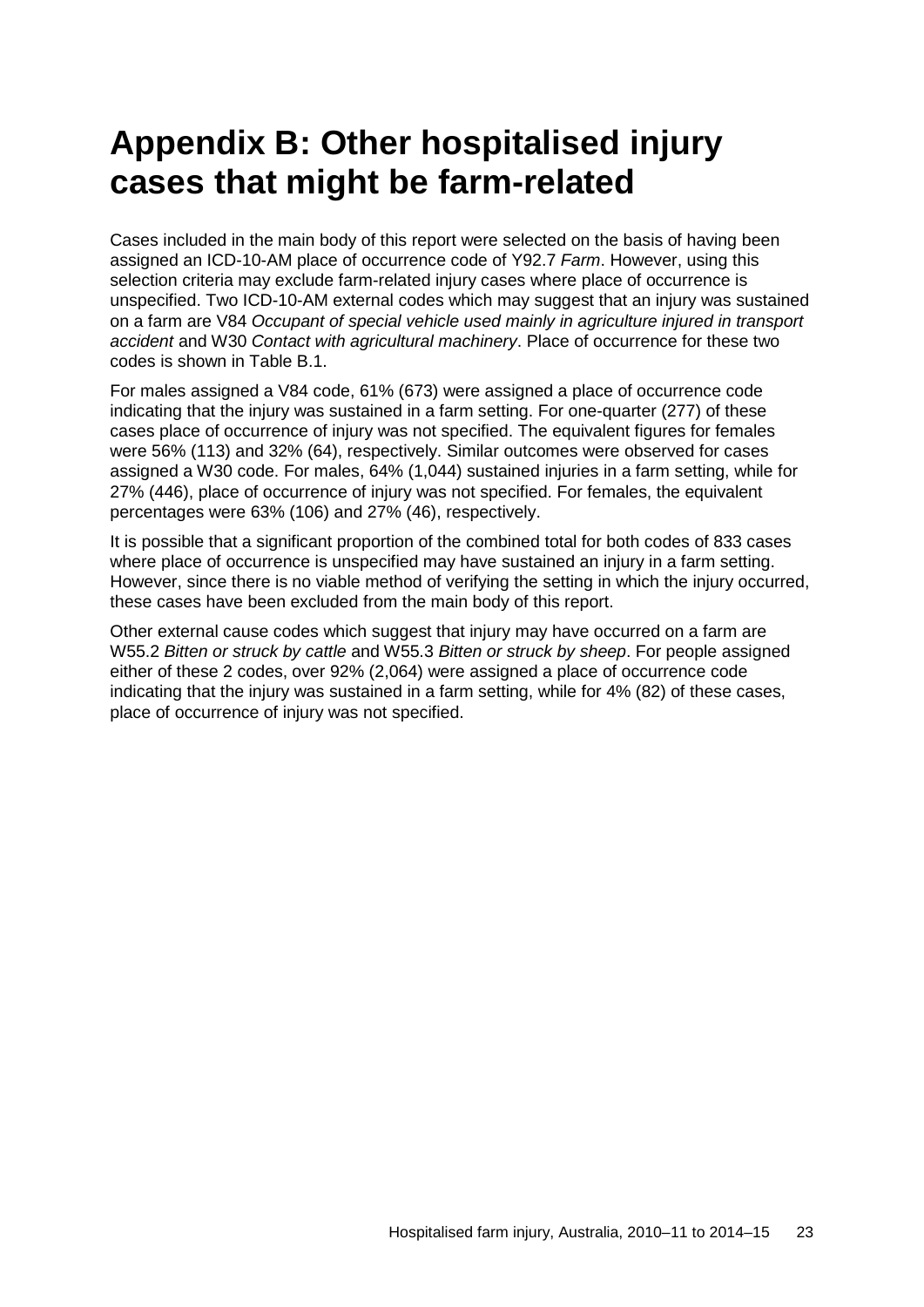| <b>Place of occurrence</b>                                                               | <b>Males</b> | %    | <b>Females</b> | %    | <b>Persons</b> | %    |
|------------------------------------------------------------------------------------------|--------------|------|----------------|------|----------------|------|
| V84 Occupant of special vehicle used mainly in agriculture injured in transport accident |              |      |                |      |                |      |
| Home                                                                                     | 53           | 4.8  | 10             | 5.0  | 63             | 4.8  |
| Sports and athletics area                                                                | 8            | 0.7  | 0              | 0.0  | 8              | 0.6  |
| Street and highway                                                                       | 43           | 3.9  | 5              | 2.5  | 48             | 3.7  |
| Farm                                                                                     | 673          | 61.3 | 113            | 55.9 | 786            | 60.5 |
| Other specified place of occurrence                                                      | 44           | 4.0  | 10             | 5.0  | 54             | 4.2  |
| Unspecified place of occurrence                                                          | 277          | 25.2 | 64             | 31.7 | 341            | 26.2 |
| Total                                                                                    | 1,098        | 100  | 202            | 100  | 1,300          | 100  |
| W30 Contact with agricultural machinery                                                  |              |      |                |      |                |      |
| Home                                                                                     | 64           | 3.9  | 8              | 4.8  | 72             | 4.0  |
| Industrial and construction area                                                         | 42           | 2.6  | 3              | 1.8  | 45             | 2.5  |
| Farm                                                                                     | 1,044        | 63.9 | 106            | 63.1 | 1,150          | 63.9 |
| Other specified place of occurrence                                                      | 37           | 2.3  | 5              | 3.0  | 42             | 2.3  |
| Unspecified place of occurrence                                                          | 446          | 27.3 | 46             | 27.4 | 492            | 27.3 |
| Total                                                                                    | 1,633        | 100  | 168            | 100  | 1,801          | 100  |

<span id="page-31-0"></span>**Table B1: Place of occurrence by sex for records assigned external cause codes V84** *Occupant of special vehicle used mainly in agriculture injured in transport accident* **or** *W30 Contact with agricultural machinery,* **Australia, 2010–11 to 2014–15**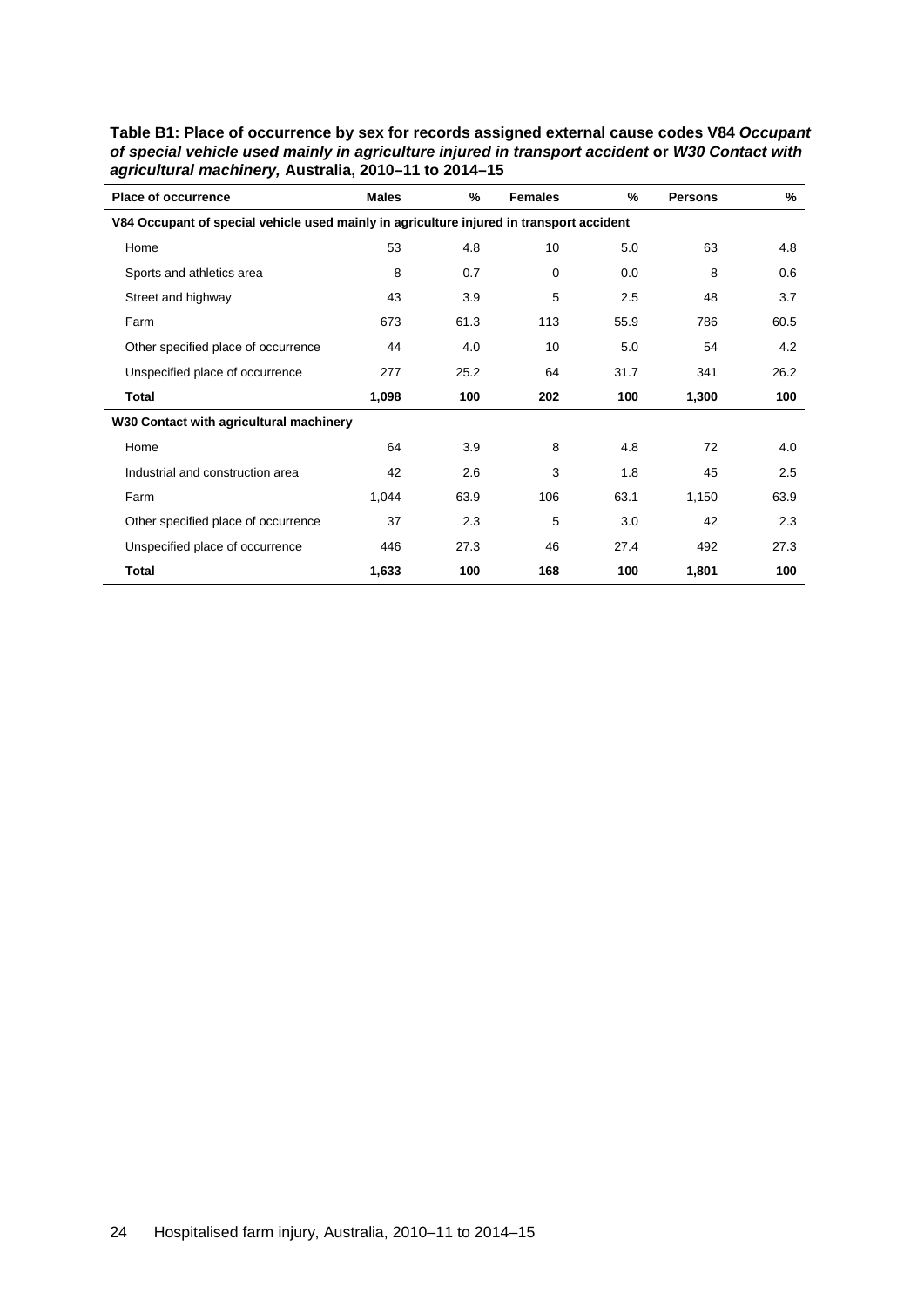# <span id="page-32-0"></span>**Glossary**

**admitted patient:** A patient who undergoes a hospital's admission process to receive treatment and/or care. This treatment and/or care is provided over a period of time and can occur in hospital and/or in the person's home (for hospital-in-the-home patients). METeOR identifier: 268957.

**care type:** The care type defines the overall nature of a clinical service provided to an admitted patient during an episode of care (admitted care), or the type of service provided by the hospital for boarders or posthumous organ procurement (care other than admitted care). METeOR identifier: 270174

**episode of care:** The period of admitted patient care between a formal or statistical admission and a formal or statistical separation, characterised by only 1 care type (see **care type** and **separation**).

**external cause:** The environmental event, circumstance or condition as the cause of injury, poisoning and other adverse effect. METeOR identifier: 514295.

**hospital:** A health-care facility established under Commonwealth, state or territory legislation as a hospital or a free-standing day procedure unit and authorised to provide treatment and/or care to patients. METeOR identifier: 268971.

**inpatient:** See **admitted patient**. METeOR identifier: 268957.

**International Statistical Classification of Diseases and Related Health Conditions (ICD):** The World Health Organization's internationally accepted classification of diseases and related health conditions. The 10th revision, Australian modification (ICD-10-AM) is currently in use in Australian hospitals for admitted patients.

**length of stay:** The length of stay of an overnight patient is calculated by subtracting the date the patient is admitted from the date of separation and deducting days the patient was on leave. A same-day patient is allocated a length of stay of 1 day. METeOR identifier 269982.

**mode of admission:** The mechanism by which a person begins an episode of admitted patient care. METeOR identifier: 269976.

**mode of separation:** Status at separation of person (discharge/transfer/death) and place to which person is released (where applicable). METeOR identifier: 270094.

**principal diagnosis:** The diagnosis established after study to be chiefly responsible for occasioning an episode of admitted patient care. METeOR identifier: 514273.

**separation:** An episode of care for an admitted patient, which can be a total hospital stay (from admission to discharge, transfer or death) or a portion of a stay beginning or ending in a change of type of care (for example, from acute to rehabilitation). Separation also means the process by which an admitted patient completes an episode of care either by being discharged, dying, transferring to another hospital or changing type of care.

**separations:** The total number of episodes of care for admitted patients, which can be total hospital stays (from admission to discharge, transfer or death) or portions of hospital stays beginning or ending in a change of type of care (for example, from acute to rehabilitation) that cease during a reference period. METeOR identifier: 270407.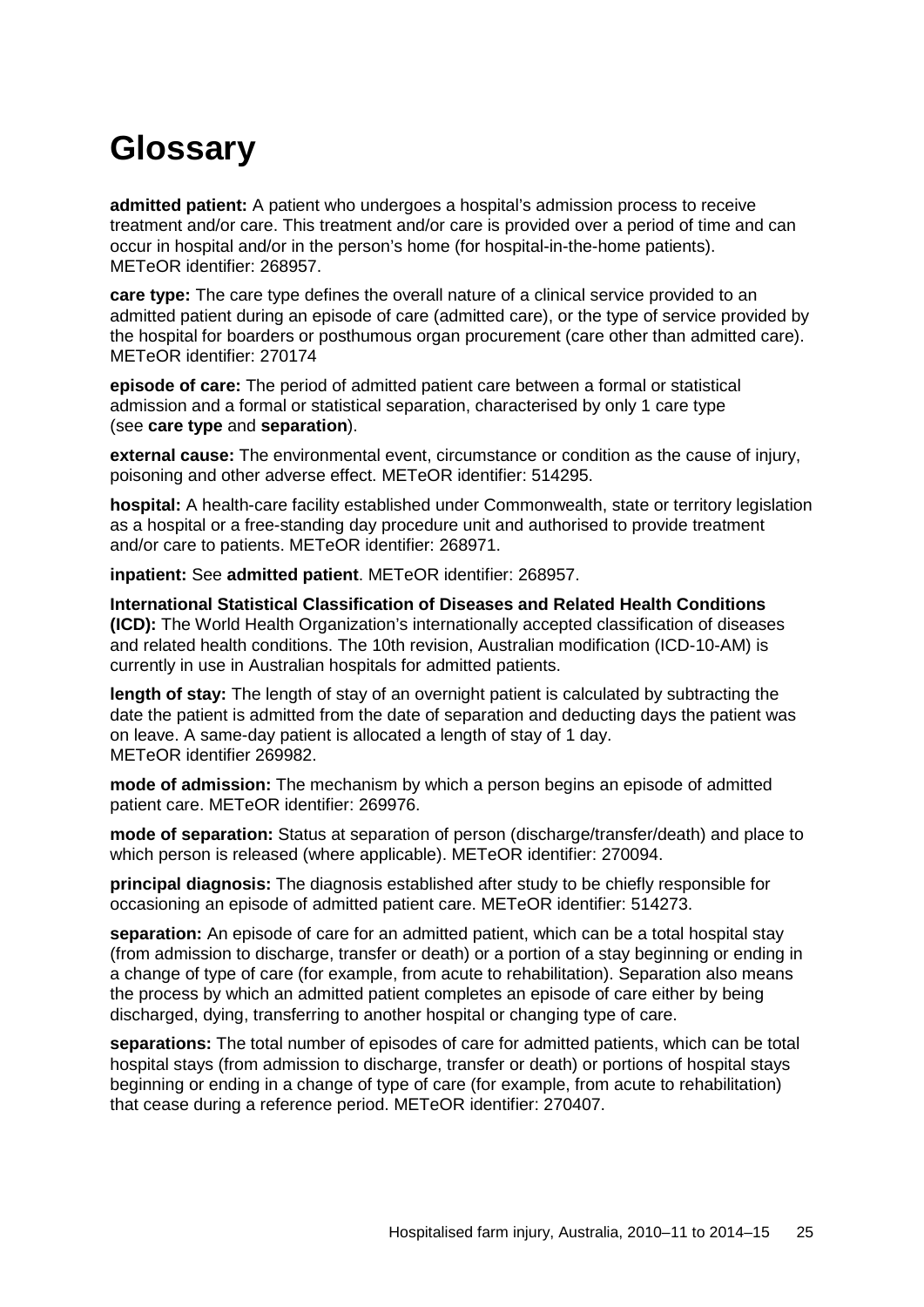# <span id="page-33-0"></span>**References**

ABS (Australian Bureau of Statistics) 2012. Australian social trends, December 2012. Australian farmers and farming. ABS cat. no. 4102.0. Canberra: ABS.

ABS 2016. Australian Statistical Geography Standard (ASGS): Volume 1—Main Structure and Greater Capital City Statistical Areas, July 2016. ABS cat. no. 1270.0.55.001. Canberra: ABS.

AIHW (Australian Institute of Health and Welfare) 2013. Indigenous people identification in hospital separations data: quality report. Cat. no. IHW 90. Canberra: AIHW.

AIHW 2016. Admitted patient care 2014–15: Australian hospital statistics. Health services series no. 68. Cat. no. HSE 172. Canberra: AIHW.

NCCH (National Centre for Classification in Health) 2010. The international statistical classification of diseases and related health problems, 10th revision, Australian modification (ICD-10-AM), Australian Classification of Health Interventions (ACHI) and Australian Coding Standards (ACS), 7th edn. Sydney: University of Sydney.

NCCH 2013. The international statistical classification of diseases and related health problems, 10th revision, Australian modification (ICD-10-AM), Australian Classification of Health Interventions (ACHI) and Australian Coding Standards (ACS), 8th edn. Sydney: University of Sydney.

Wundersitz LN, Doecke SD, Raftery SJ & Harrison J 2016. Quad bikes in South Australia: an investigation of their use, crash characteristics and associated injury risks. SafeWork SA, Adelaide, 39–52.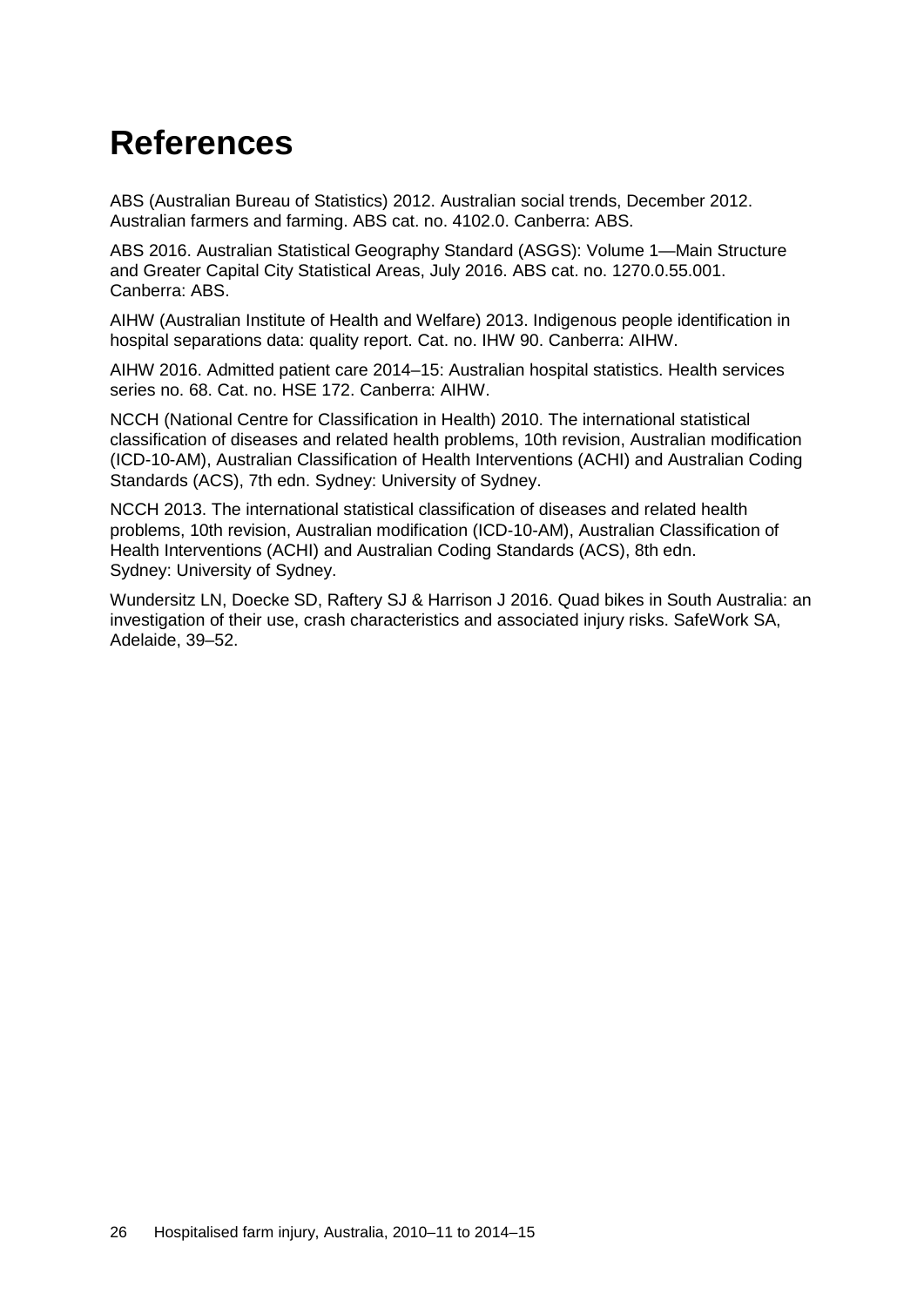# <span id="page-34-0"></span>**List of tables**

| Table 2.1: | Hospitalised farm injury by year of hospitalisation and sex, Australia, 2010-11 to                                                                                                                                                              |  |
|------------|-------------------------------------------------------------------------------------------------------------------------------------------------------------------------------------------------------------------------------------------------|--|
| Table 2.2: | Hospitalised farm injury by remoteness zone of residence and sex, Australia,                                                                                                                                                                    |  |
| Table 2.3: | Percentage of population and percentage of hospitalised farm injury by<br>remoteness zone of residence and sex, Australia, 2010-11 to 2014-154                                                                                                  |  |
| Table 2.4: | Hospitalised farm injury by external cause group for children aged 0-14, Australia,                                                                                                                                                             |  |
| Table 2.5: | Hospitalised farm injury by external cause group for people aged 15 and over,                                                                                                                                                                   |  |
| Table 3.1: | Hospitalised farm injury involving motorcycles and quad bikes by sex for children<br>aged 0-14 and people aged 15 and older, Australia, 2010-11 to 2014-15                                                                                      |  |
| Table 3.2: | Hospitalised farm injury involving motorcycles and quad bikes by role of transport<br>user for children aged 0-14 and people aged 15 and older, Australia, 2010-11 to                                                                           |  |
| Table 3.3: | Hospitalised farm injury involving motorcycles by counterpart in collision for<br>children aged 0-14 and people aged 15 and older, Australia, 2010-11 to 2014-1511                                                                              |  |
| Table 3.4: | Hospitalised farm injury involving motorcycles by activity for children aged 0-14                                                                                                                                                               |  |
| Table 3.5: | Hospitalised farm injury involving quad bikes by activity for children aged 0-14 and                                                                                                                                                            |  |
| Table 4.1: | Hospitalised farm injury involving horses by sex for children aged 0-14 and people                                                                                                                                                              |  |
| Table 4.2: | Hospitalised farm injury involving horse riding by activity for children aged 0-14                                                                                                                                                              |  |
| Table 5.1: | Hospitalised farm injury involving contact with animals (excluding horses) and<br>plants by type of contact for people aged 15 and over, Australia, 2010-11 to                                                                                  |  |
| Table 5.2: | Hospitalised fall-related farm injury by mechanism of fall for people aged 15 and                                                                                                                                                               |  |
| Table 5.3: | Hospitalised farm injury involving machinery by mechanism of injury for people                                                                                                                                                                  |  |
| Table B1:  | Place of occurrence by sex for records assigned external cause codes V84<br>Occupant of special vehicle used mainly in agriculture injured in transport accident<br>or W30 Contact with agricultural machinery, Australia, 2010-11 to 2014-1524 |  |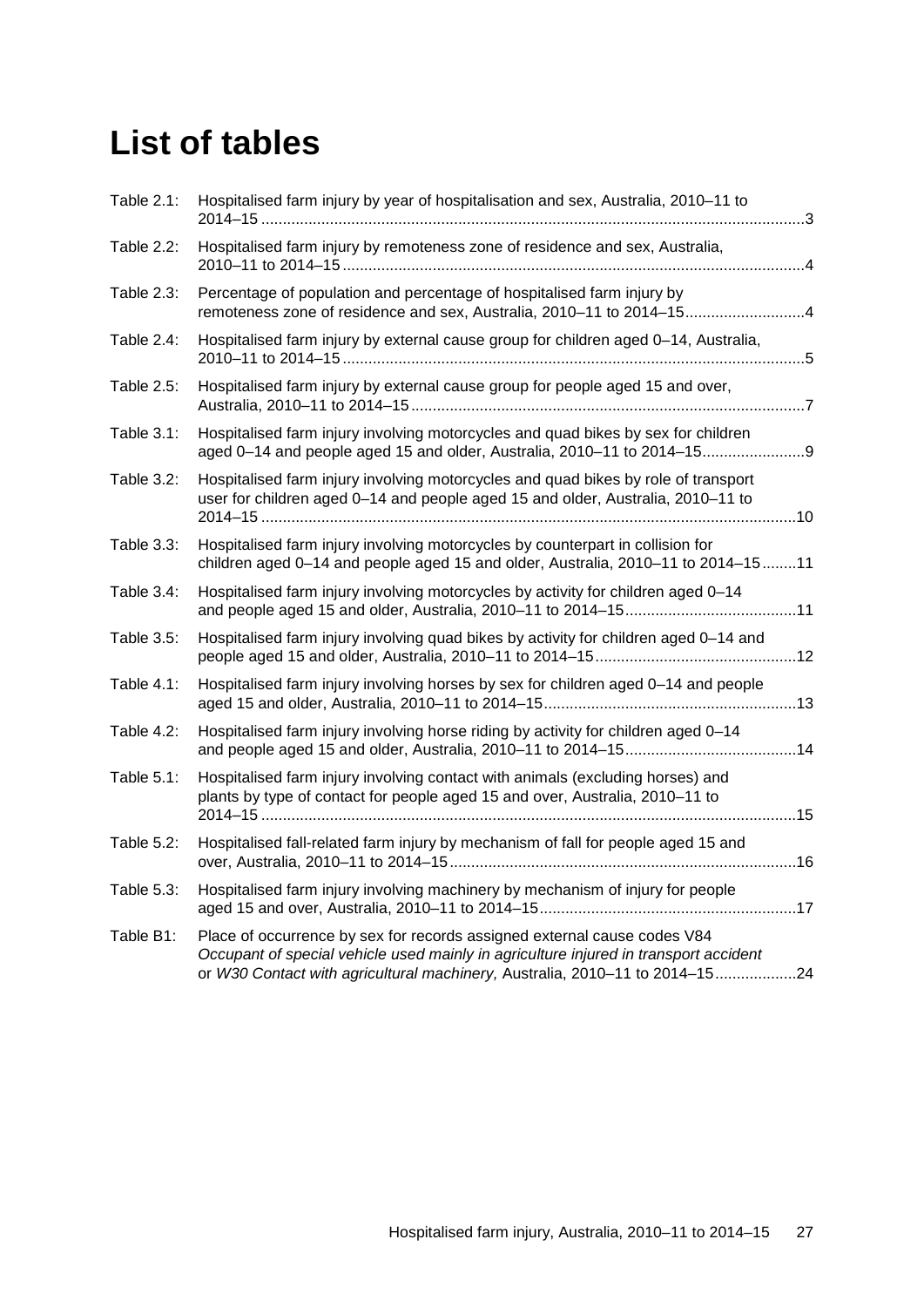# <span id="page-35-0"></span>**List of figures**

| Figure 2.1: Hospitalised farm injury by age group and sex, Australia, 2010–11 to 2014–15 3   |  |
|----------------------------------------------------------------------------------------------|--|
| Figure 2.2: Percentage of farm injury-related hospitalisations by age group and nature of    |  |
| Figure 2.3: Mean length of stay (MLOS) for farm injury-related hospitalisations by age group |  |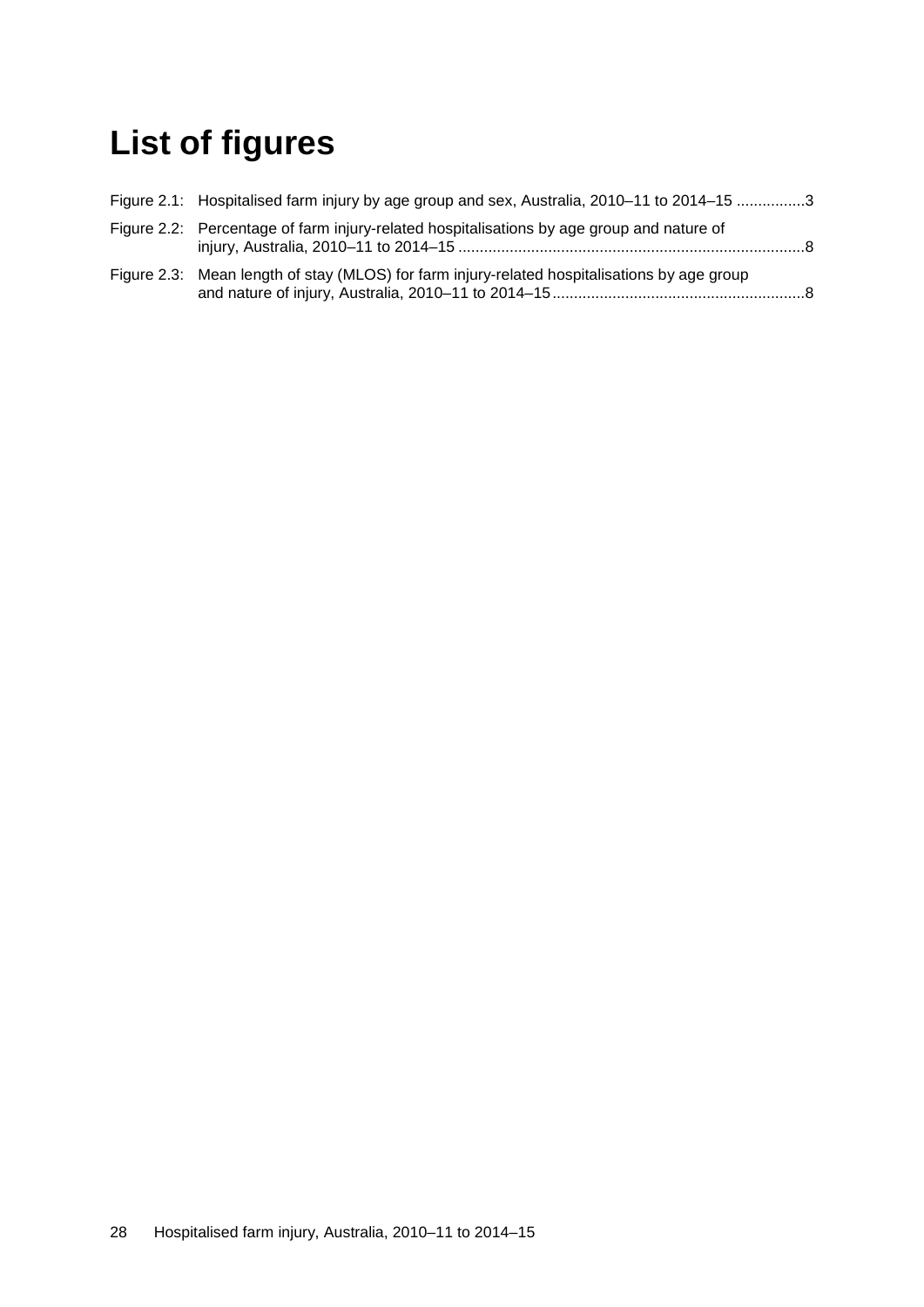# <span id="page-36-0"></span>**Related publications**

Kreisfield R 2008. Hospitalised farm injury among children and young people, Australia 2000–01 to 2004–05. NISU briefing no. 12. Cat. no. INJCAT 106. Canberra: AIHW.